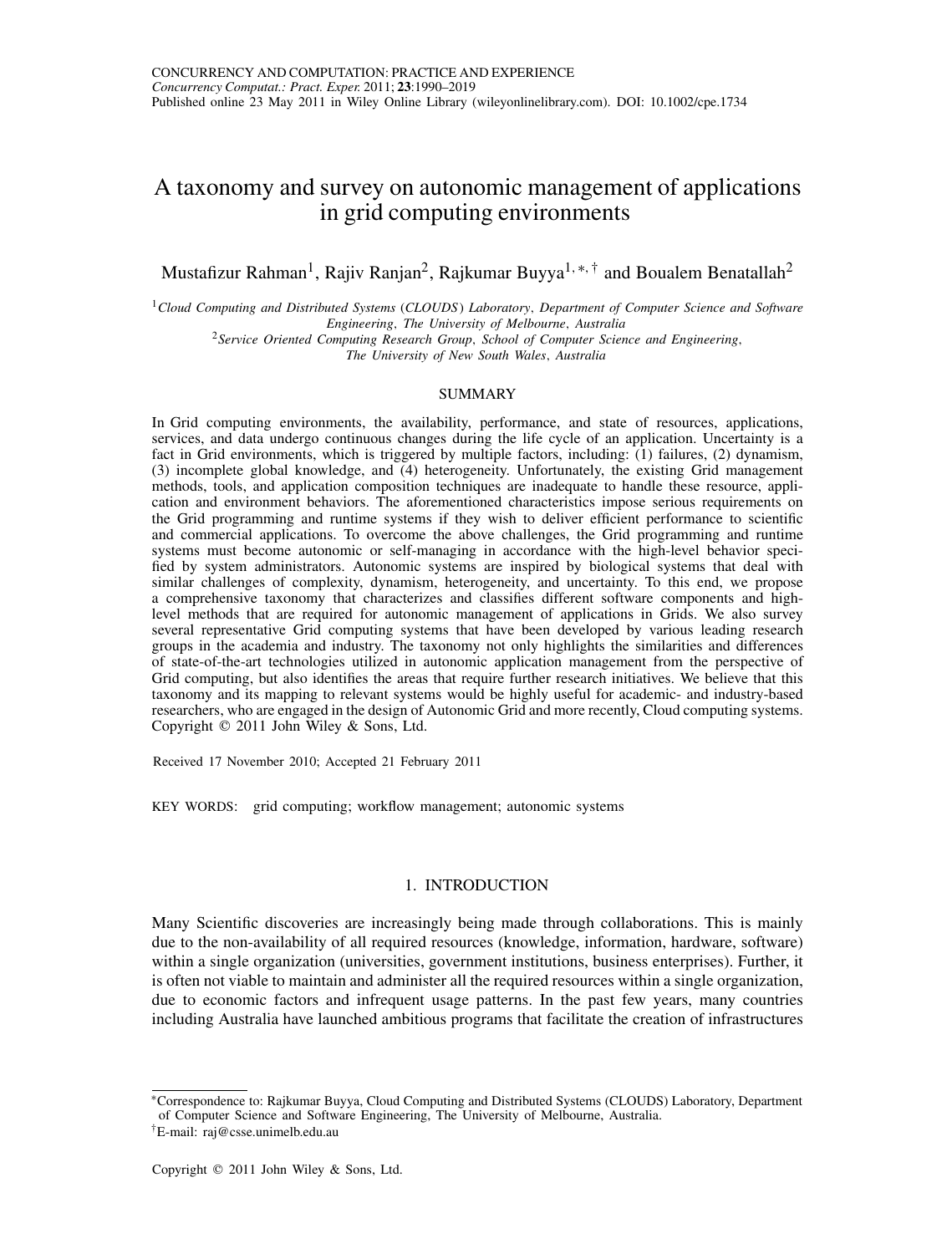that aim to perform large-scale scientific experiments. Collectively, such programs are referred to as e-Science in the UK, Grids in Europe, and Asia, Cyber Infrastructure in the US, and e-Research in Australia.

Over the last decade, Grids (TeraGrid, ChinaGrid, UK eResearch Grid, Australian Grid, Core-Grid) have established itself as the distributed and collaborative resource-sharing environment for hosting various large-scale scientific applications, such as eResearch workflows, financial simulations. Thus, runtime systems and techniques for managing applications have emerged as one of the most important Grid services in past few years. An Application Management System (AMS) is generally employed to compose, define, deploy, and execute these scientific applications on Grid resources (computational clusters, supercomputers). However, the increasing scale, complexity, heterogeneity and dynamism of Grid computing environments (networks, resources and applications) have made such AMSs brittle, unmanageable and insecure.

In Grid computing environments, the availability, performance, and state of resources, applications, services, and data undergo continuous changes during the life cycle of an application. Uncertainty is a fact in Grid environments, which is triggered by multiple factors, including: (1) failures as the system and application scales, which accounts to severe performance degradation, (2) dynamism, which occurs due to temporal behaviors that should be detected and resolved at runtime, (3) incomplete global knowledge that leads to problem of non-coordinated decision making for using the resources and network bandwidth across the infrastructure, and (4) heterogeneity that occurs due to availability of different types of Grid resources, network architectures, and access policies. Unfortunately, the current Grid programming, runtime systems, and application composition techniques are inadequate to handle these resource, application, and environment behaviors. The aforementioned characteristics impose serious requirements on the services, programming, and runtime systems support for scientific and commercial applications in Grid environments.

The above requirements indicate that Grid programming and runtime systems must be able to support the following behaviors: (1) ability to handle the spike in demand across the organization through dynamic scaling-in of resources from the massive resource pool; (2) dynamically adapt to performance, failure, leave, join of hardware and software including resources, softwares, applications, and networks; (3) be able to coordinate activities (scheduling, allocation, recovery) with others in the system; and (4) handle the scale of the system while ensuring a secure and cohesive environment. Furthermore, the core services at infrastructure level must address the lack of reliability, uncertainty, and dynamism (leave, join, failure) of the execution platform and at the same time provide support for decentralized and deterministic resource discovery and monitoring.

Autonomic Computing (AC) [1] is an emerging area of research for developing large-scale, self-managing, complex distributed (Grids, Clouds, Data Centers) system. The vision of AC is to apply the principles of self-regulation and complexity hiding for designing complex computerbased systems. Thus, AC provides a holistic approach for the development of systems*/*applications that can adapt themselves to meet requirements of performance, fault tolerance, reliability, security, Quality of Service (QoS), etc., without manual intervention. An autonomic Grid system leverages the concept of AC and is able to efficiently define, manage, and execute applications in heterogeneous and dynamic Grid environment by continuously adapting itself to the current state of the system.

### *1.1. Our contributions*

The concrete contributions made by this paper include:

- A detailed survey of existing Grid systems that aim at autonomic management of applications.
- Characterization of above systems with respect to proposed taxonomy such as application composition, scheduling, monitoring, coordinating, and failure handling as well as how the self-management properties (self-configuring, self-optimizing, self-healing, and selfprotecting) have been supported by these systems.
- Discussion of the future research challenges related to autonomic application management in Grid and more recently, Cloud computing environments.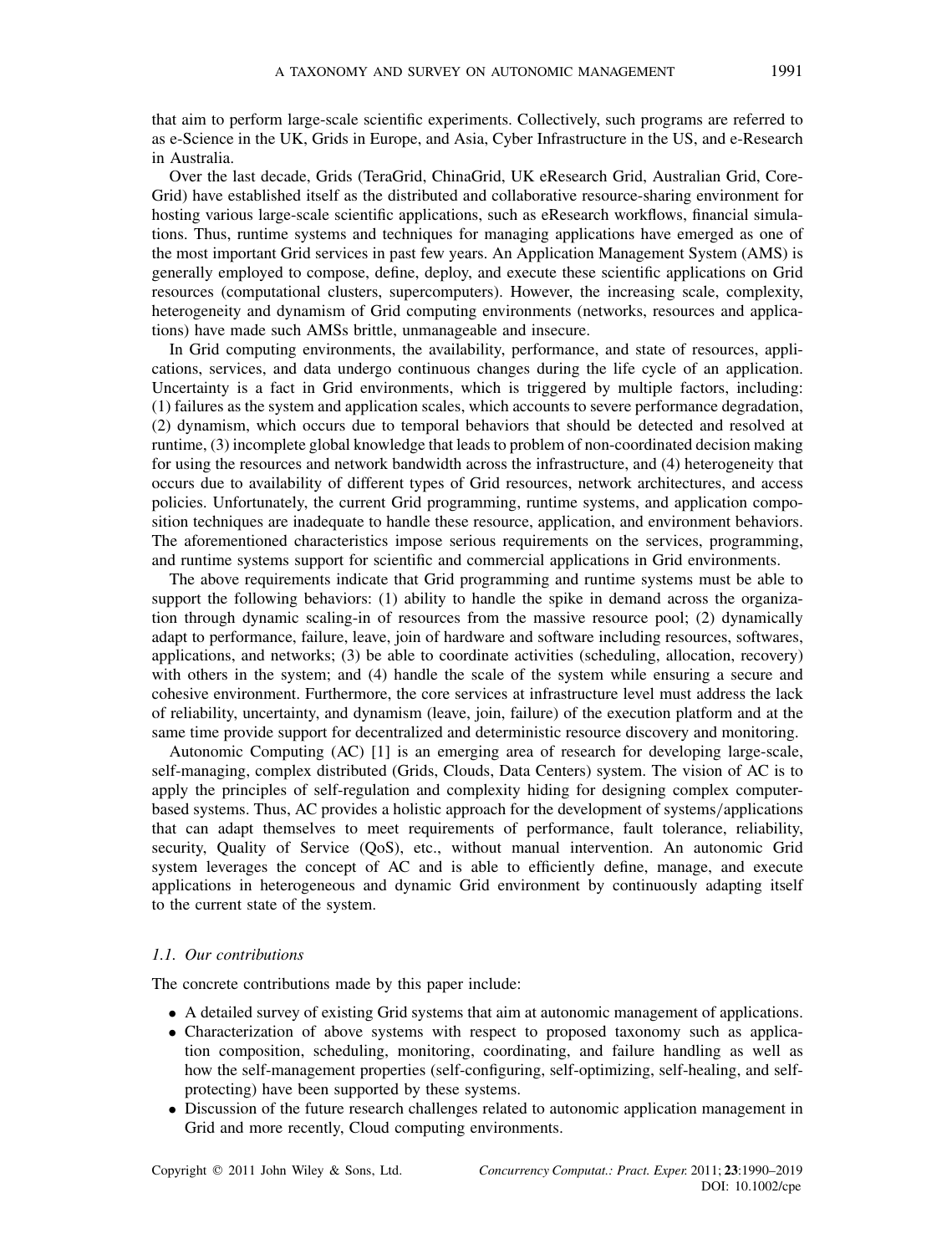### *1.2. Paper organization*

The remainder of the paper is organized as follows. Section 2 presents the history of AC and the path along which this concept is evolved. Section 3 describes an overview of ACS and its properties. The concepts of autonomic application management in Grid computing environment are discussed in Section 4. We propose the taxonomy in Section 5 that categorizes autonomic application management with respect to key features of AC. Section 6 provides a detailed survey of few selected Grid systems and mapping of the proposed taxonomy onto these systems. In Section 7, we present a brief discussion and identification of potential research opportunities in this area. We end this paper with some final remarks in Section 8.

### 2. HISTORY OF AC

AC is a self-managing computing model and the word autonomic is derived from its biological origins. The control in the human body works in such a manner (self-regulating) that usually no humans' interference and consciousness are required. Likewise, the goal of AC is to create systems that run themselves, capable of high-level functioning while keeping the system's complexity invisible to the user. In this section, we briefly illustrate the introduction of AC in the field of Information Technology and describe its evolution along the path of the twenty-first century's technological revolution.

#### *2.1. Integrating biology and information technology*

The term AC is named after and patterned on the human body's Autonomic Nervous System (ANS) [1]. ANS is the cornerstone to our ability to perceive, adapt to, and interact with the world around us; thus, helping human beings to manage dynamically changing and unpredictable circumstances. It acts as a control system functioning largely below the level of consciousness and handles the human body's management of breathing, digestion, salivation, fending off germs and viruses, etc. as shown in Figure 1.

Inspired by the functionalities of ANS, AC has emerged to equip computing systems with the self-managing mechanisms of the human body achieved through ANS. An Autonomic Computing System (ACS) manages and control the functioning of computing systems and applications without any user input or intervention, in the same way as ANS regulates the human body systems without conscious input from the individual. Similar to ANS, ACS constantly checks and monitors its external and internal environment and automatically adapts to changing conditions in order to manage, optimize, repair, and protect itself.

### *2.2. Evolution of AC*

In order to address the growing heterogeneity, complexity, and demand of computer systems, researchers of several organizations took initiatives to develop autonomous and self-managing systems in the early 1990s and it continued throughout the whole decade. These research initiatives gradually became matured and eventually facilitated AC to emerge as an area of research.

Similar to the birth of Internet, one of the notable preliminary self-managing projects has been initiated by the Defense Advanced Research Projects Agency (DARPA) in 1997 for a military application [2]. The project was called Situational Awareness System (SAS) and its aim was to create personal communication and location devices for soldiers in the battlefield. As an outcome, soldiers had been able to enter the status report (i.e. discovery of enemy tanks) into their personal device. This information would automatically spread to all other soldiers based on a decentralized peer-to-peer (P2P) mobile adaptive routing. The latest status report could then be called up accordingly, while entering an enemy area.

Further, DARPA initiated another project related to self-management, named Dynamic Assembly for Systems Adaptability, Dependability, and Assurance (DASADA). The objective of the DASADA program was to research and develop technology that would enable mission critical systems to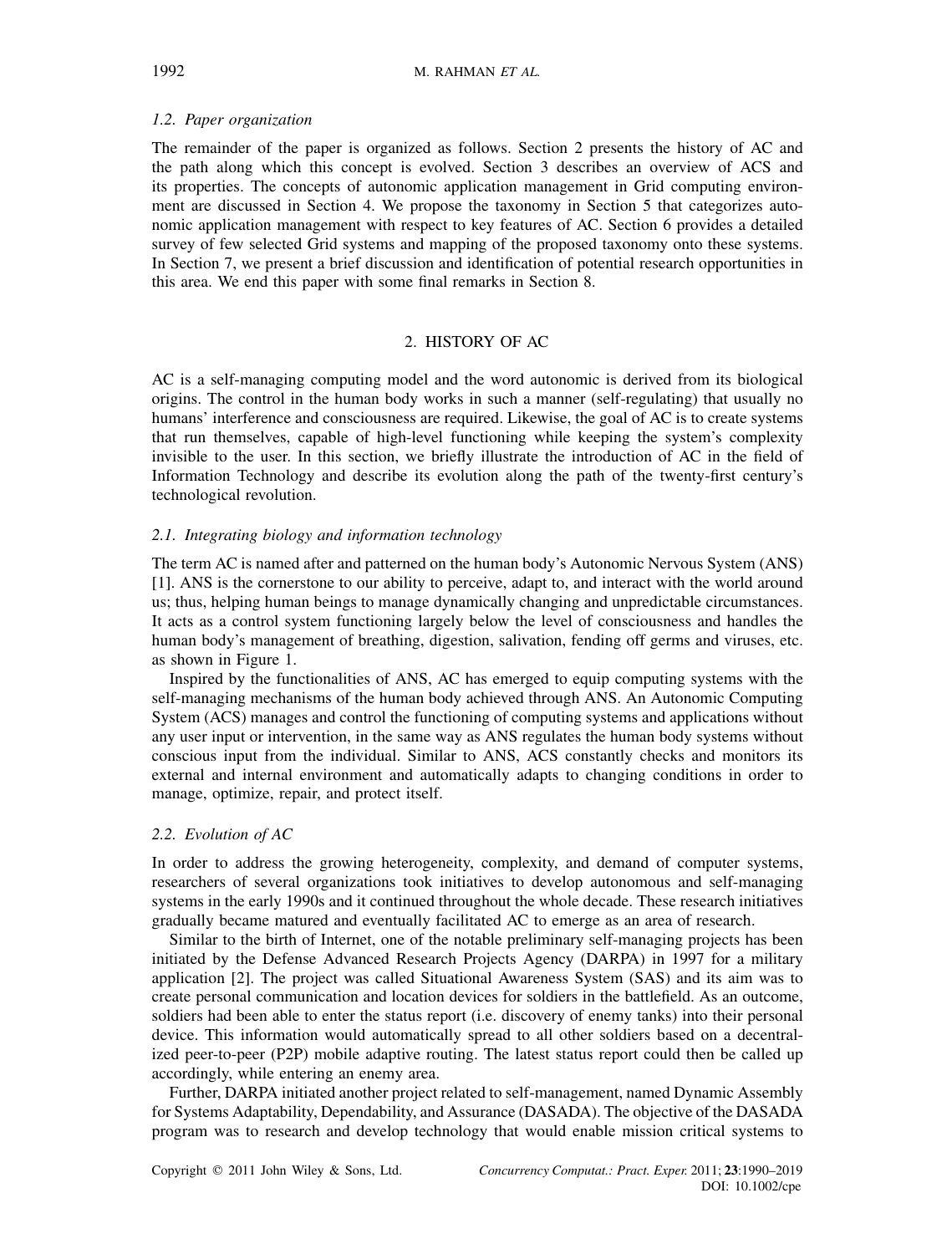

Figure 1. Autonomic nervous system of human body.

meet high assurance, dependability, and adaptability requirements. Essentially, it deals with the complexity of large distributed software systems and pioneered the architecture-driven approach to self-management [3].

NASA utilized the features of autonomous systems in the late 1990s for its space projects such as DS1 (Deep Space 1) and Mars Pathfinder [4]. In particular, NASA's interest was to make its deepspace probes more autonomous so that the probes can quickly adapt to extraordinary situations. To address this challenge, NASA designed a Remote Agent architecture, where the Remote Agent integrates constraint-based temporal planning [5] and scheduling, robust multi-threaded execution, and model-based mode identification and reconfiguration. Thus, spacecrafts were able to carry out autonomous operations for long periods of time with no human intervention.

IBM started the AC initiative in 2001 with the ultimate aim to develop computing systems capable of self-management so that it can overcome the rapidly growing complexity of computing systems management [6]. On March 8, 2001, IBM Senior Vice President and Director of Research Dr Paul Horn presented the importance and direction of AC during a keynote speech in the National Academy of Engineering conference at Harvard University [7]. He suggested that complex computing systems should be able to independently take care of the regular maintenance and optimization tasks; thus, reducing the workload on the system administrators. Shortly after, IBM Server Group introduced the Server's Group project with codename eLiza). Eventually, *Project eLiza* became known as the AC project. Thus, began the AC journey within IBM.

In 2003, an IBM introduced architectural blueprint to build ACS [8]. In that blueprint, IBM proposed the architectural concept of AC and described five building blocks for an autonomic system. It also outlined the four properties of an autonomic (i.e. self-managing) system namely, self-configuring, self-optimizing, self-healing, and self-protecting. These properties are described in detail in Section 3.1.

Gradually, IBM became the leader in the AC space and offered many effective self-managing software toolkits such as Tivoli. In 2005, IBM launched a set of new development tools for AC with the hope that these will help to pave the way for increased mainstream adoption of AC. The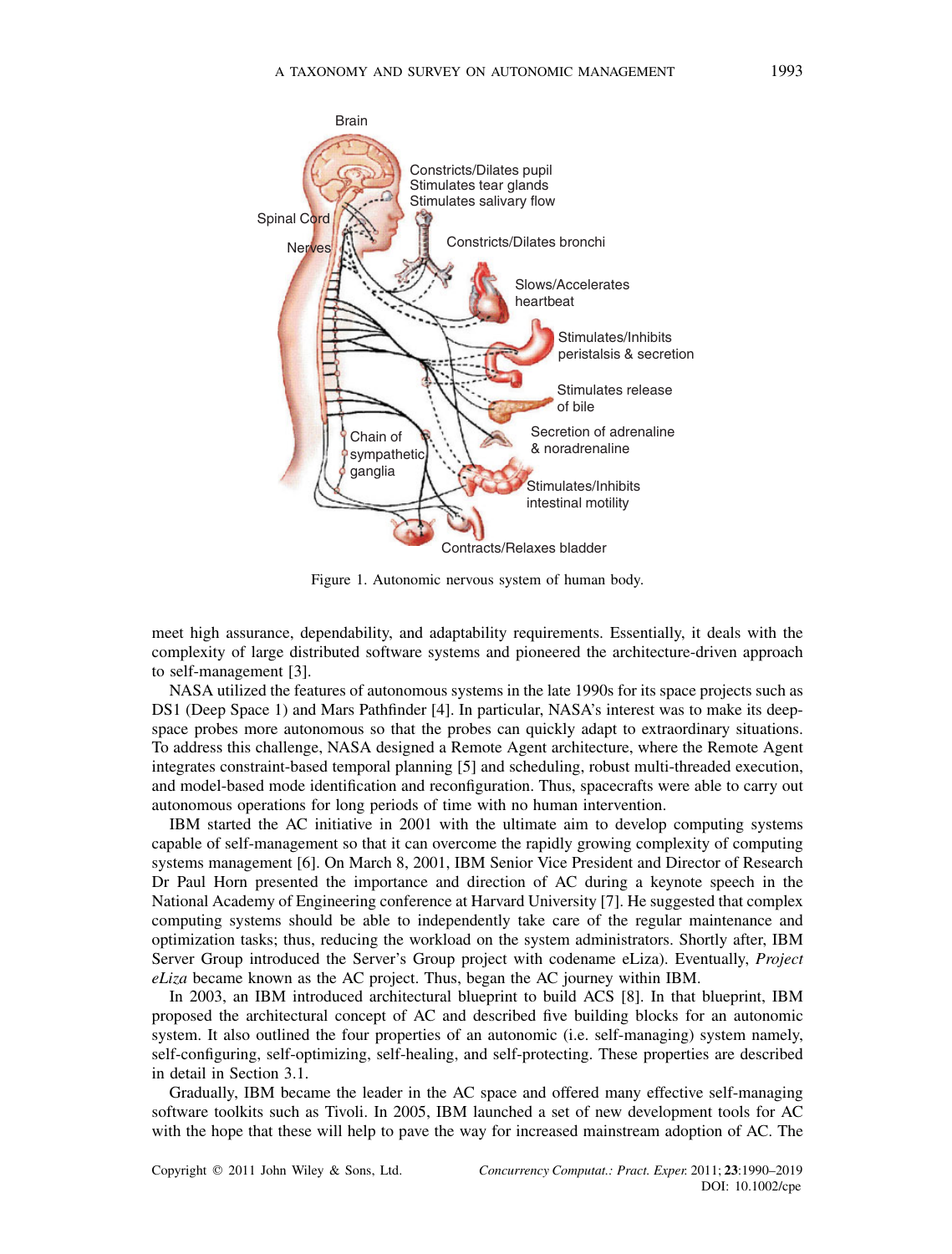| Year | Term                               | Description                                                                                                |
|------|------------------------------------|------------------------------------------------------------------------------------------------------------|
| 1997 | Situational Awareness System (SAS) | DARPA initiated SAS project to provide<br>the soldiers real-time situational<br>awareness information      |
| 1998 | Autonomous Agent                   | NASA made its deep-space probes more<br>autonomous                                                         |
| 2000 | <b>DASADA</b>                      | DARPA introduced gauges and probes in<br>the architecture of software systems for<br>monitoring the system |
| 2001 | Autonomic Computing                | IBM pushed Autonomic Computing                                                                             |
| 2003 | AC Blueprint                       | IBM introduced architectural blueprint to<br>build autonomic computing system                              |
| 2005 | AC Development Tools               | IBM offered new development tools for<br>autonomic computing.                                              |
| 2005 | Autonomic Grid Computing           | The concept of autonomic Grid<br>computing was proposed                                                    |
| 2009 | Autonomic Cloud Computing          | Principles of autonomic computing was<br>utilized in computational Clouds                                  |

Table I. Timeline of autonomic computing evolution.

release included an autonomic management tool called, Policy Management for AC (PMAC) that makes decisions based on policies or business rules created by the developers when embedded within software applications.

In 2005, Parashar *et al.* [9] addressed the constant growth and increasing scale complexity of dynamic and heterogeneous components in computational Grids, and proposed to utilize the AC features for the composition, deployment, and management of complex applications in such an environment. As a part of this initiative, they introduced project Automate [10], which provides a framework for enabling autonomic application management in Grids.

Recently, the world has seen a paradigm shift in the consumption and delivery of IT services with the emergence of Cloud Computing. The computational Clouds address the explosive growth of internet-wide computational*/*storage devices, and provides a superior user experience through scalability, reliability, and utility. The principles of AC have also been utilized in computational Clouds [11].

The emergence and evolution of AC from its origin, autonomous systems can be realized in brief from Table I.

#### 3. OVERVIEW OF ACSs

An ACS makes decisions on its own using high-level policies in order to achieve a set of goals. It constantly checks, monitors, and optimizes its status, and automatically adapts itself to the changing conditions. As widely reported in the literature [8], an ACS is composed of Autonomic Elements (AE) interacting with each other. AE is the basic building block of ACS and can be considered as a software agent. An AE consists of one Autonomic Manager (AM) and one or more Managed Element (ME). The core component of AE is a control loop that integrates AM with ME (refer to Figure 2). The functionality of this control loop is similar to the generic agent model proposed by Russell and Norvig [12], in which, an intelligent agent perceives its environment through sensors and uses these percepts to determine actions to execute on the environment.

The Managed Element is a software or hardware component from the system, which is given autonomic behavior by coupling it with an AM. Thus, ME can be a web server or database, a specific software component in an application (e.g. the query optimizer in a database), the operating system, a cluster of machines in a Grid environment, a stack of hard drives, a wired or wireless network, a CPU or printer, etc.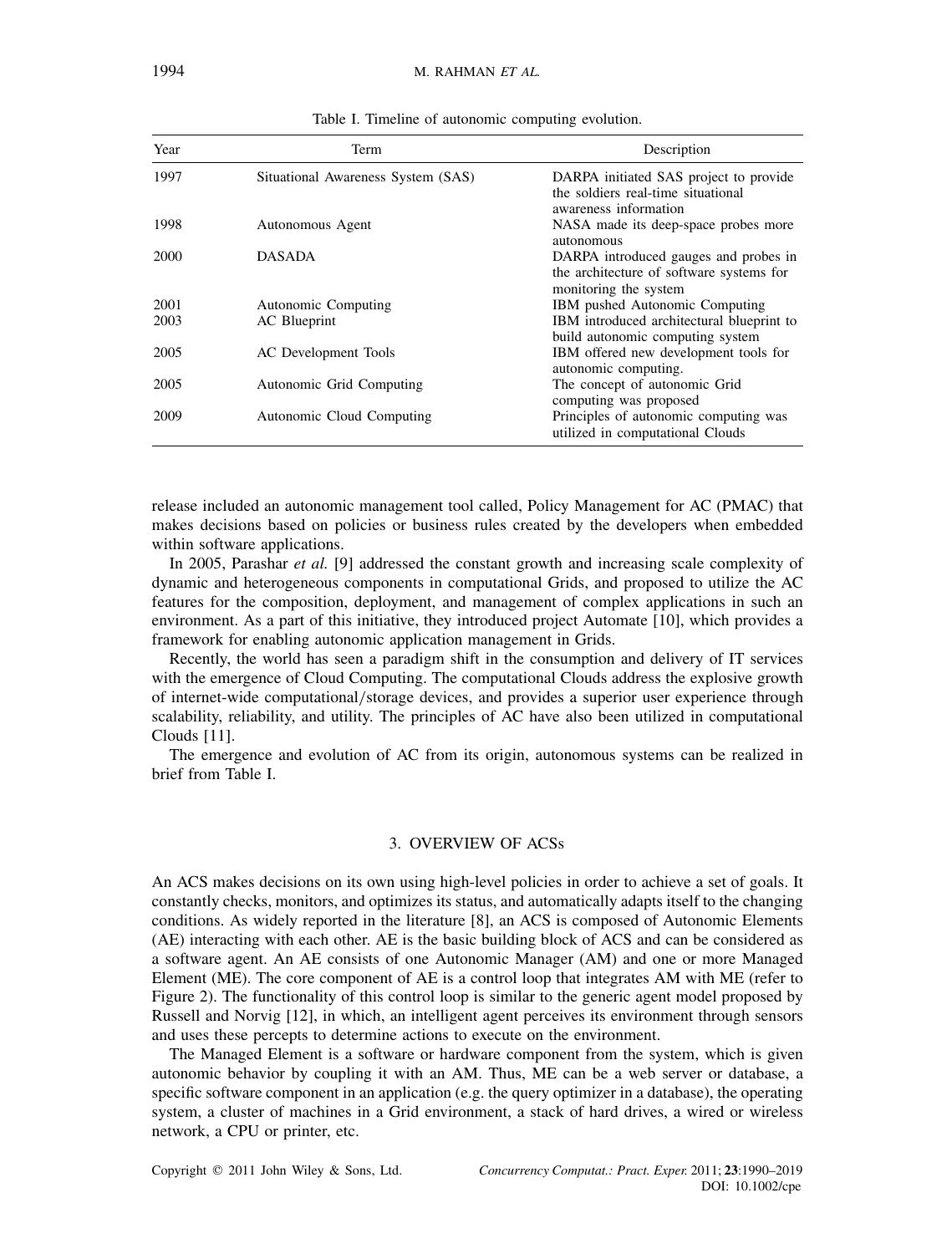

Figure 2. Architecture of an autonomic element.

The autonomic manager is a software component that can be configured by system administrators using high-level goals. It uses the monitored data from sensors and internal knowledge (i.e. rules) of the system to plan and execute the low-level actions that are necessary to achieve these goals. The goals are usually expressed by event-condition-action policies (e.g. when 95% of Web servers' response time exceeds 2 s and there are available resources, then increasing number of active Web servers) or utility function policies (e.g. increasing and distributing available resources among different serves so that the utility is maximized).

AM uses a manageability interface (i.e. sensors and effectors) to monitor and control MEs and a five component analysis and planning engine (comprising of Monitor, Analysis, Plan, Execute, and Knowledge base) to manage self-managing activities. Sensors retrieve information regarding the current state of ME and Effectors execute the required actions setup by AM. Thus, sensors and effectors are linked together to create the control loop.

The Monitor observes the Sensors, filters the data or system information collected by the sensors (network*/*storage usage or CPU*/*memory utilization) and stores the relevant data in the Knowledge base. The Analysis engine compares the gathered data against the desired or expected values stored in the Knowledge base. The Planning engine devises strategies to correct or adjust the trends identified by the Analysis engine. The Execution engine finally carries out changes (e.g. adding*/*removing servers to a Web server cluster or changing configuration parameters in a Web server) to the ME through Effectors and stores the affected values in the Knowledge base.

### *3.1. Properties of ACS*

ACSs are generally composed of AEs and capable of managing their behaviors and relationships with other systems in accordance with high-level policies. An autonomic system should possess at least eight key properties or characteristics. The primary four properties (refer to Figure 3) of an autonomic system are called self-\* properties, which are:

1. *Self-configuring*: An autonomic system must be able to automatically configure (i.e. setup) and reconfigure itself under dynamic and changing conditions.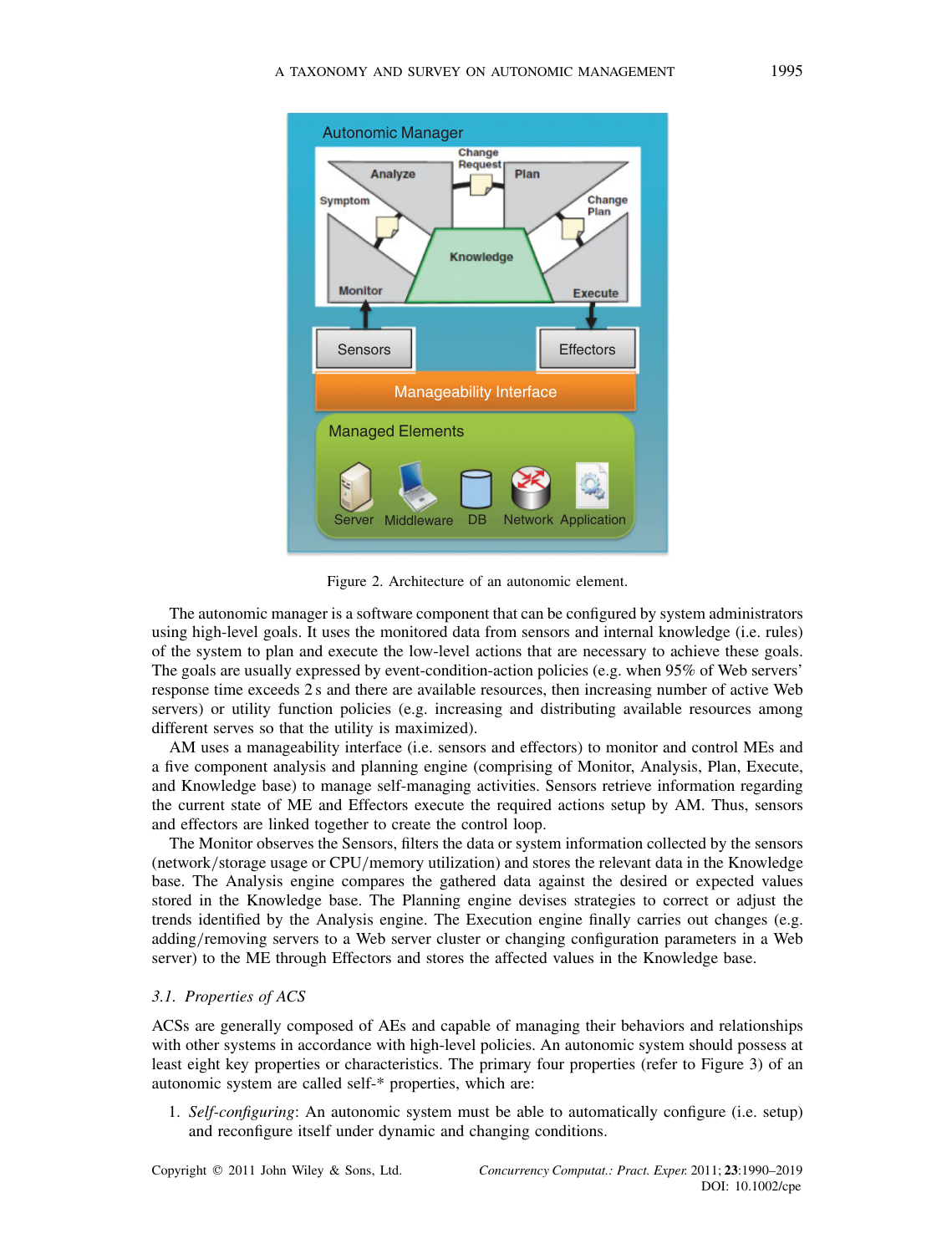

Figure 3. Self-\* properties of autonomic computing system.

| Self-* Property  | Description                                                                          | Example                                                                                       |
|------------------|--------------------------------------------------------------------------------------|-----------------------------------------------------------------------------------------------|
| Self-configuring | Ability to adapt to changes in<br>the system                                         | Installing software when it detects that some<br>prerequisite software components are missing |
| Self-optimizing  | Ability to improve performance<br>of the system                                      | Adjusting the current workload when it<br>observes an increase or decrease in capacity        |
| Self-healing     | Ability to discover, diagnose<br>and recover from faults                             | Automatically re-indexing the files if a database<br>index fails                              |
| Self-protecting  | Ability to anticipate, detect,<br>identify and protect against<br>threats/intrusions | Taking resources offline if it detects an<br>intrusion attempt                                |

|  |  |  | Table II. Summary of self-* properties. |
|--|--|--|-----------------------------------------|
|--|--|--|-----------------------------------------|

- 2. *Self-optimizing*: An autonomic system must be able to optimize its working by monitoring the status quo and taking appropriate actions.
- 3. *Self-healing*: An autonomic system must be capable of identifying potential problems*/*failures and recovering from unexpected events that might lead the system to malfunction.
- 4. *Self-protecting*: An autonomic system must be capable of detecting and protecting itself from malicious attacks so as to maintain overall system security and integrity.

The secondary properties of autonomic systems are:

- 1. *Self-awareness*: An autonomic system requires to *know itself*, which can be achieved by having a detailed knowledge of its components and connections with other systems.
- 2. *Context-awareness*: An autonomic system should be aware of its execution environment by exposing itself and discovering other AEs or systems in the environment.
- 3. *Openness*: An autonomic system should be able to function in a heterogeneous environment and be implemented on open standards and protocols.
- 4. *Anticipatory*: One critical property from the perspective of the users is that an autonomic system should be able to anticipate its needs and behaviors to act accordingly, while keeping its complexity hidden.

The description and example of the primary four properties of an autonomic system are presented in Table II.

### *3.2. Example implementation of AC: IBM tivoli*

Tivoli [13] is a Systems Management Software toolkit provided by IBM that enables automation of routine management tasks for individual resource elements. It is designed based on CORBA-based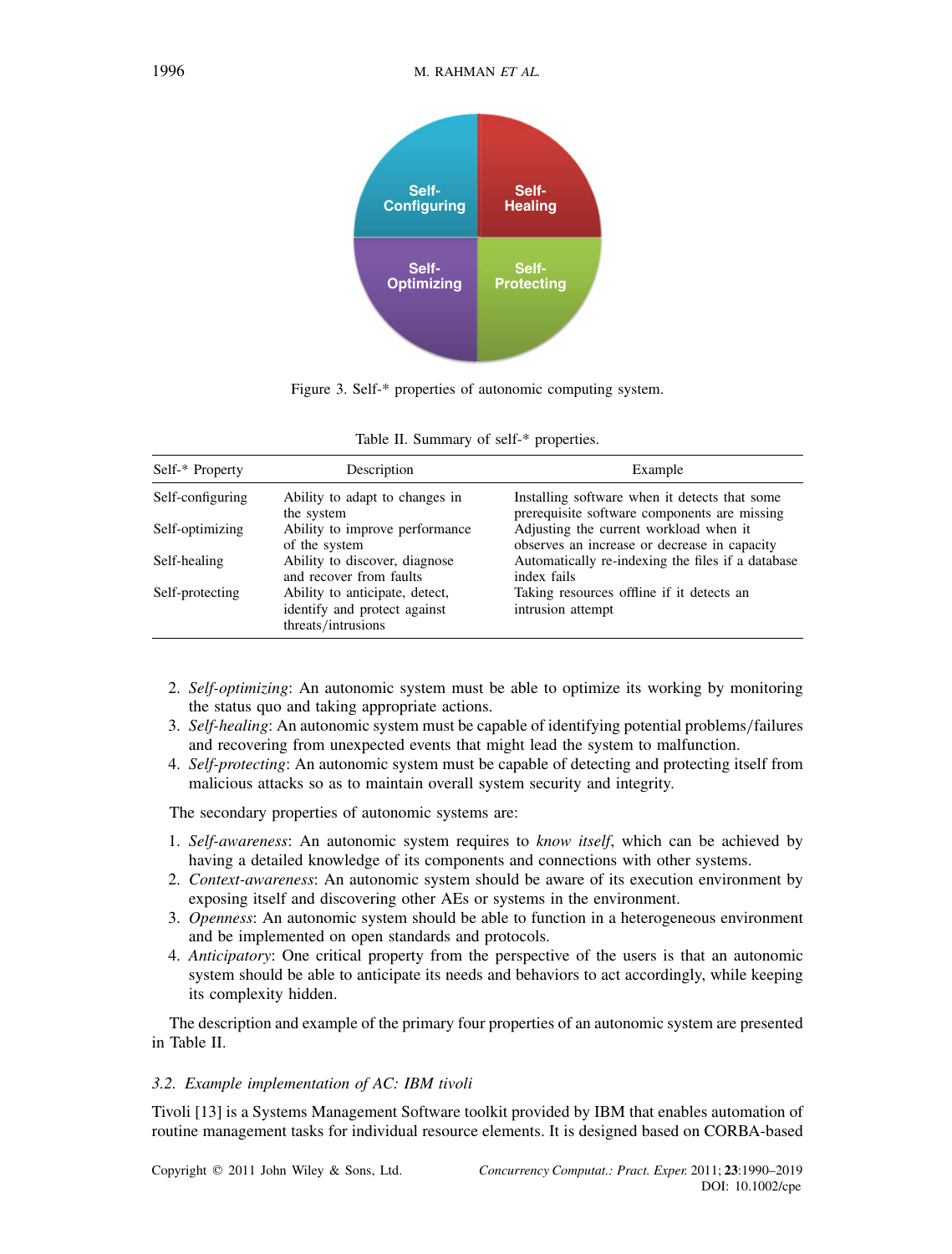

Figure 4. Components of IBM Tivoli enterprise management software toolkit.

architecture, which allows Tivoli to manage a large number of remote locations. The Tivoli software tools are focused on various aspects of system management (e.g. security, storage, performance, availability, configuration, and operations) as well as facilitate provisioning of a wide range of resources including systems, applications, middleware, networks, and storage devices.

The purpose of the Tivoli platform is to bring self-managing capabilities into the IT infrastructure (Figure 4). The Tivoli software availability management portfolio provides tools to help customers monitor the health and performance of their IT infrastructure. The Tivoli storage management tools help users to automatically and efficiently back up and protect data. The workload management tools use self-optimizing technology to optimize hardware and software use and verify that SLA goals are met successfully. Monitoring and event correlation tools help to determine when changes in the IT infrastructure require reconfiguration actions. These tools can allow users to reconfigure their IT environment within minutes or hours rather than in days or weeks. The self-managing capabilities of the Tivoli software toolkit are discussed in the following.

*3.2.1. Self-configuring capabilities.* In order to implement a self-configuring environment, Tivoli uses three software components: Configuration Manager, Storage Manager, and Identity Manager. The Tivoli Configuration Manager automatically configures to rapidly changing environments. It provides an inventory scanning engine and a state management engine that can sense and detect when software on a target machine is out-of-synchronization with respect to a reference model for that class of machine. The Tivoli Storage Manager provides self-configuring capabilities by automatically identifying and loading the appropriate drivers for the storage devices connected to the server. The Tivoli Identity Manager uses automated role-based provisioning for dynamic account creation for users.

*3.2.2. Self-optimizing capabilities.* The Tivoli Service Level Advisor performs self-optimizing activity by preventing Service Level Agreement (SLA) breaches with predictive capabilities. Based on the analysis of historical performance data from the Tivoli Enterprise Data Warehouse, it can predict when critical SLA thresholds could be exceeded in the future. The Tivoli Workload Scheduler monitors and controls the flow of work through the IT infrastructure, and uses sophisticated algorithms to maximize throughput and optimize resource usage. The Tivoli Storage Manager supports Adaptive Differencing technology that facilitates the backup archive client to dynamically determine efficient approaches for creating backup copies of just changed bytes, blocks or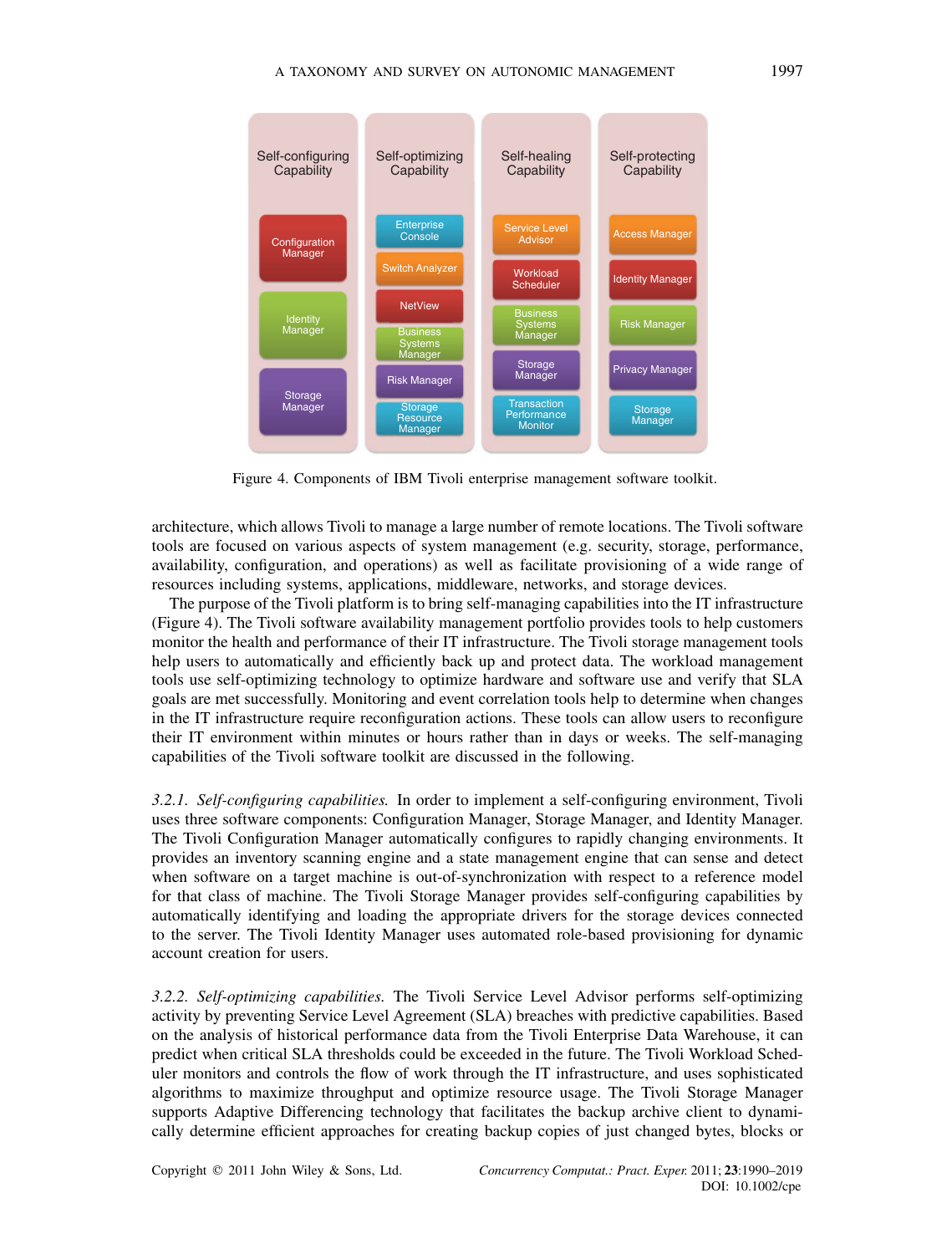files, and delivering improved backup performance. The Tivoli Business Systems Manager enables optimization of IT problem repairs based on the business impact of outages.

*3.2.3. Self-healing capabilities.* Tivoli utilizes several tools for implementing a self-healing environment. The Tivoli Enterprise Console collects and compares error reports, derives root cause, and initiates corrective actions. The Tivoli Switch Analyzer correlates network device (Layer 2 switch) errors to the root cause without user intervention. The Tivoli NetView enables self-healing by discovering TCP*/*IP networks, displaying network topologies, monitoring network health, and gathering performance data. The Tivoli Storage Resource Manager automatically identifies potential problems through scanning and executes policy-based actions to resolve allocation of storage quotas or space and provide application availability.

*3.2.4. Self-protecting capabilities.* The Tivoli Storage Manager self-protects by automating backup and archival of enterprise data across heterogeneous storage environments. On the other hand, the Tivoli Access Manage self-protects by preventing unauthorized access and using a single security policy server to enforce security across multiple file types, applications, devices, operating systems, and protocols. The Tivoli Risk Manager enables self-protecting by assessing potential security threats and automating responses, such as server reconfiguration, security patch deployment, and account revocation.

### 4. AUTONOMIC APPLICATION MANAGEMENT IN GRIDS

Computational Grids enable the sharing, selection, and aggregation of geographically distributed heterogeneous resources, such as computational clusters, supercomputers, storage devices, and scientific instruments. These resources are under control of different Grid sites being utilized to solve many important scientific, engineering, and business problems. In general, Grid infrastructures are distributed, large, heterogeneous, uncertain, and highly dynamic. A sample scenario of scientific application composition and management in such Grid environment is shown in Figure 5, where



Figure 5. Heterogeneous and dynamic Grid computing environment.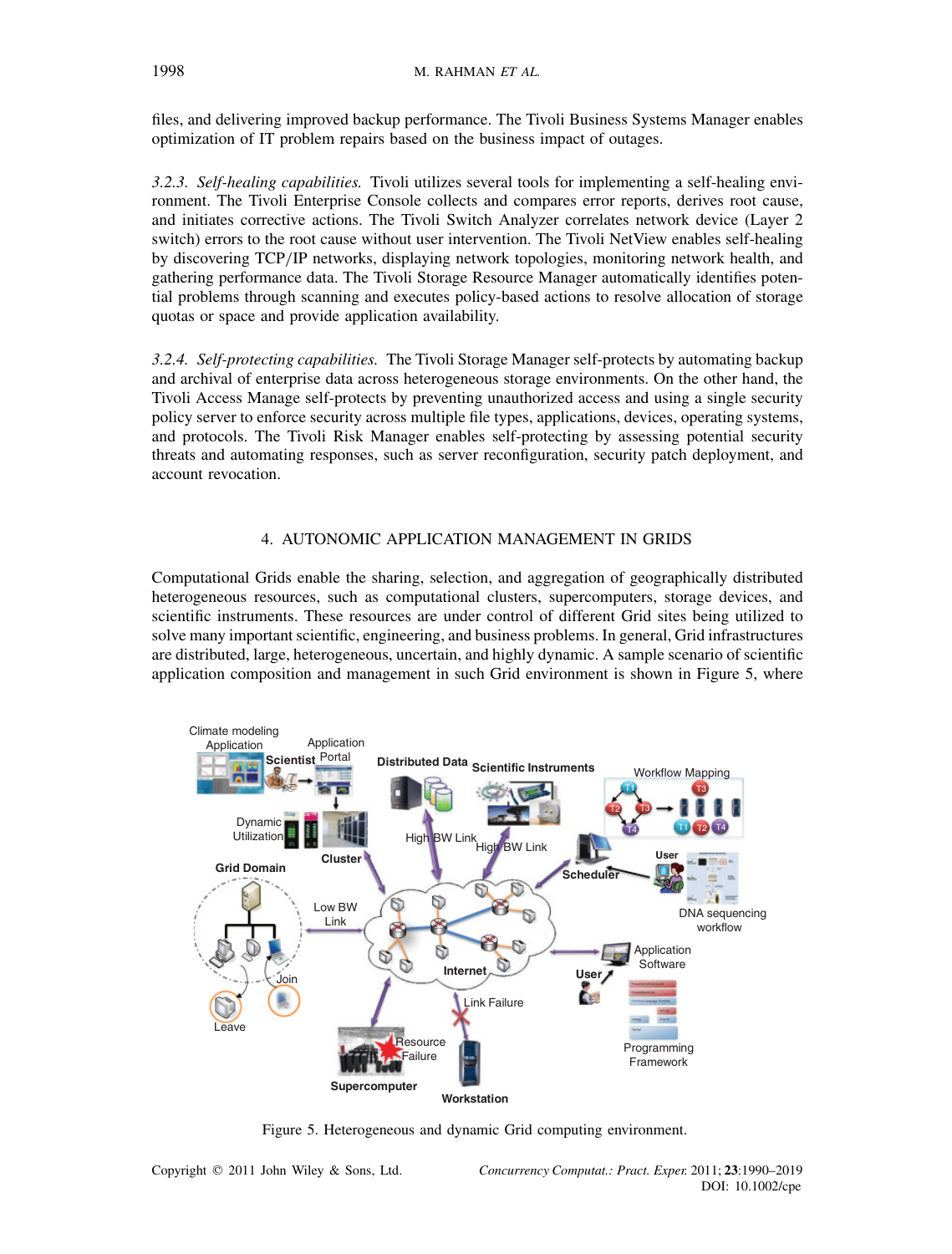application scientists and users from different Grid sites*/*domain share various types of resources distributed world wide.

Application scientists*/*users are not much concerned about the low-level Grid infrastructure, such as runtime systems, programming environment and core middleware services, but still want high confidence level in composition and deployment of their scientific applications. They rely on the third-party brokering or scheduling services, which abstract the underlying complexity of the system and facilitates efficient execution of the applications in Grid resources. However, many important applications in bioinformatics, medical imaging, and data mining require very accurate and reliable tools for conducting distributed experiments and analysis. The traditional Grid management methods, tools, and application composition techniques are inadequate to handle the dynamic interaction between the components and the sheer scale, complexity, uncertainty, and heterogeneity of the Grid infrastructures as shown in Figure 5.

AC has emerged to cope with the aforementioned challenges by being decentralized, context aware, adaptive, and resilient. Thus autonomic application management in Grids implies the utilization of AC features for the composition, deployment, and management of complex applications in Grids.

### 5. TAXONOMY

In this section, we propose a taxonomy that categorizes and classifies the approaches of autonomic application management in the context of computational Grids with respect to the key features of AC. As shown in Figure 6, it consists of six elements of autonomic application management: (1) application composition, (2) application scheduling, (3) coordination, (4) monitoring, (5) self- $*$ property, and (6) system characteristics. In this section, we discuss each element and its classification in detail.

#### *5.1. Application composition*

The applications executed in a distributed computing environment such as Grids are generally computation or data intensive and users can experience better performance if they are able to execute these applications in parallel. In order to facilitate autonomic application management, the applications are needed to be composed dynamically based on the system configuration and users' requirements. As shown in Figure 7, the application composition in a computational Grid can be characterized by four factors: (a) application type, (b) application domain, (c) application definition, and (d) data requirement.

*5.1.1. Application type.* An application is composed of multiple tasks, where a task is a set of instructions that can be executed on a single processing element of a computing resource. Based on the dependency or relationship among these tasks, Grid applications can be divided into three types: Bag-of-task (BOT), Message Passing Interface (MPI), and Workflow.



Figure 6. Elements of autonomic application management.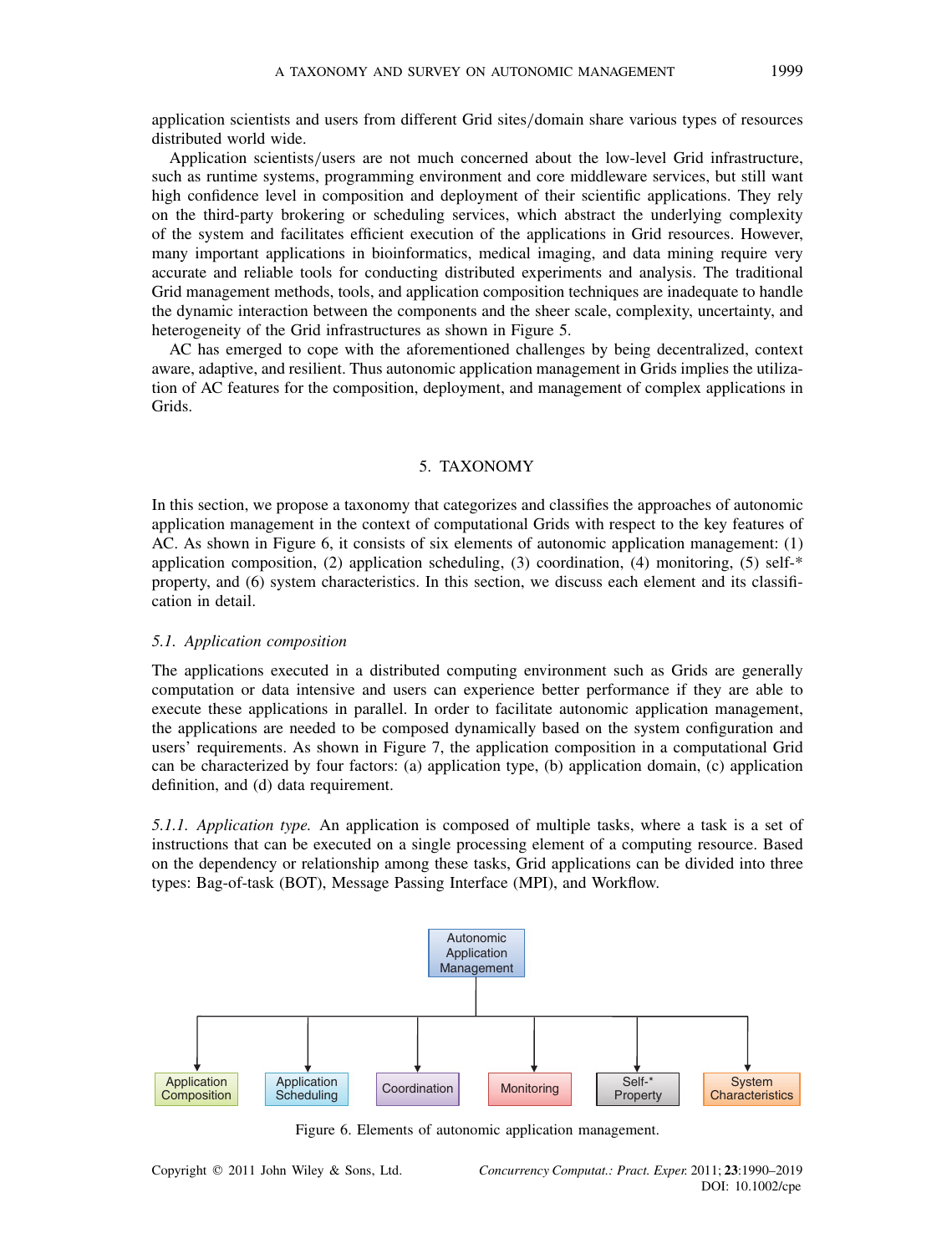

Figure 7. Application composition taxonomy.

A BOT application [14] consists of multiple independent tasks with no communication among each other. The final result or output of executing the BOT application is achieved once all these tasks are completed. On the other hand, MPI applications [15] are composed of multiple tasks where inter-task communication is developed with MPI. Since the tasks in most MPI applications need to communicate with each other during execution, the necessary processing elements are required to be available at the same time to minimize application completion time.

Finally, a workflow application can be modeled as a Directed Acyclic Graph (DAG), where the tasks in the workflow are represented as nodes in the graph and the dependencies among the tasks are represented as the directed arcs among the nodes [16]. In a workflow, a task that does not have any parent task is called an entry task and a task that does not have any child task is called an exit task. A child task cannot be executed until all of its parent tasks are completed. The output of a workflow application is achieved when the exit tasks finish execution.

*5.1.2. Application domain.* Grids offer a way to solve challenging problems by providing a massive computational resource-sharing environment of large-scale, heterogeneous, and distributed IT resources.With the advent of Grid technologies, scientists and engineers are building more and more complex applications to manage and process large-scale experiments. These applications are spanned across three domains: scientific, business, and social.

Many scientific (also known as e-Science and e-Research) applications such as Bioinformatics, Drug discovery, Data mining, High-energy physics, Astronomy, and Neuroscience have been benefited with the emergence of Grids. Enabling Grids for E-sciencE (EGEE) [17] is considered as one of the biggest initiatives taken by European Union to utilize Grid technologies for scientific applications. Likewise, Business Experiments in GRID (BEinGRID) [18] is also the largest project for facilitating business applications such as Business process modeling, Financial modeling, and forecasting using Grid solutions. Recently, the emergence and upward growth of various social applications such as Social networking have been widely recognized and the scalability of distributed computing environment is being leveraged for the better performance of these type of applications.

*5.1.3. Application definition.* In general, users can define applications using definition languages or tools. In terms of definition language, markup language such as Extensible Markup Language (XML) [19] is widely used specially for workflow specification as it facilitates information description in a nested structure. Therefore, many XML-based application definition languages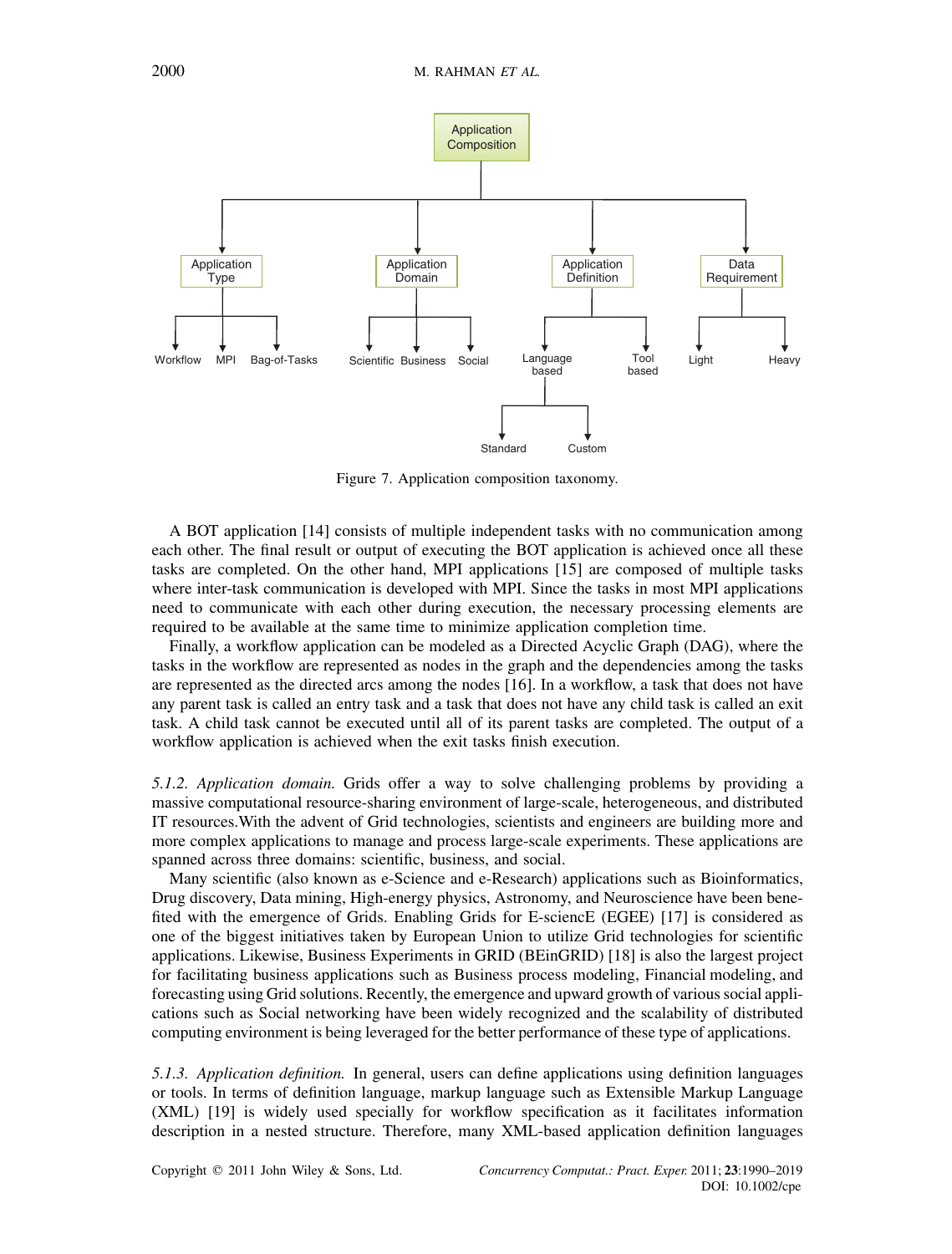have been adopted in Grids. Some of these languages such as WSDL [20], BPEL [21] have been standardized by the industry and research community (i.e. W3C [22]), whereas some of them are customized xWFL [23], AGWL [24] according to the requirements of the system.

Although language-based definition of applications is convenient for expert users, it requires users to memorize a lot of language-specific syntax. Thus, the general users prefer to use Graphical User Interface (GUI)-based tools such as Petri Nets [25] for application definition, where the application composition is better visualized. However, this graphical representation is later converted into other forms for further manipulation.

*5.1.4. Data requirements.* Managing applications in Grids also needs to handle different types of data such as, input data, backend databases, intermediate data products, and output data. Many Bioinformatics applications often have small input and output data but rely on massive backend databases that are queried as part of task execution. On the other hand, some Astronomy applications generate huge output data that are fed into other applications for further processing. Some applications also need the data to be streamed between the tasks for efficient execution.

Thus, the data requirements of an application can be categorized into two types: light and heavy. If an application needs huge amount of data as input or generates massive intermediate or output data products then its data requirement is considered as Heavy. These applications are generally known as data-intensive applications. Whereas, if the application is computation-intensive, it does not need much data to be handled and its data requirement is considered as Light.

### *5.2. Application scheduling*

Effective scheduling is a key concern for the execution of performance-driven Grid applications. Scheduling is a process of finding the efficient mapping of tasks in an application to the suitable resources so that the execution can be completed with the satisfaction of objective functions such as execution time minimization as specified by Grid users. In this section, we discuss application scheduling taxonomy from the perspective of: (a) scheduling architecture; (b) scheduling objective; (c) scheduling decision; and (d) scheduler integration as shown in Figure 8.

*5.2.1. Scheduling architecture.* The architecture of scheduling infrastructure is very important with regard to scalability, autonomy, and performance of the system [26]. It can be divided into three categories: centralized, hierarchical, and decentralized.

In centralized scheduling architecture [23], scheduling decisions are made by a central controller for all the tasks in an application. The scheduler maintains all information about the applications and keeps track of all available resources in the system. Centralized scheduling organization is simple to implement, easy to deploy and presents few management hassles. However, it is not scalable with respect to the number of tasks and Grid resources.



Figure 8. Application scheduling taxonomy.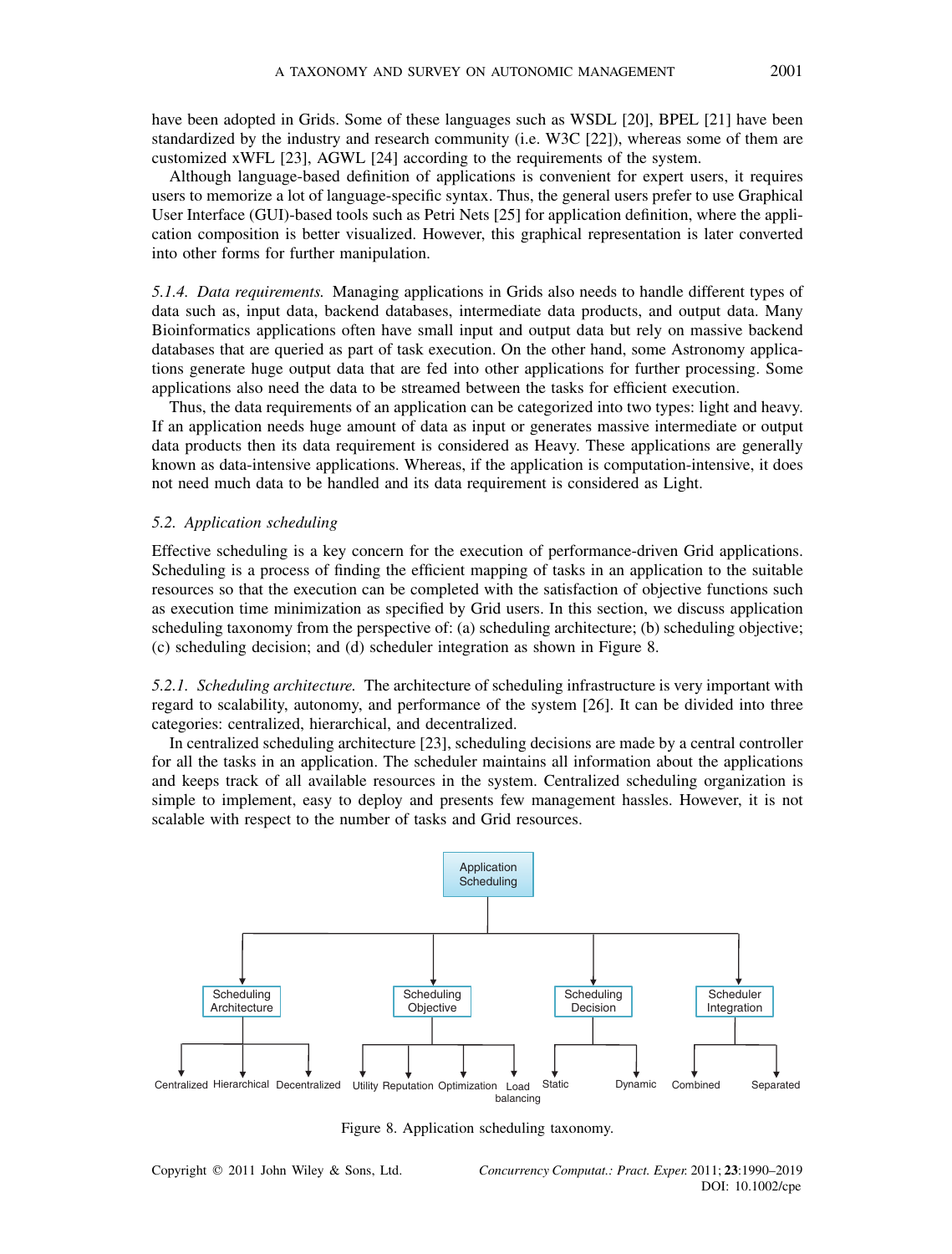For hierarchical scheduling, there is a central manager and multiple lower-level schedulers. This central manager is responsible for handling the complete execution of an application and assigning the individual tasks of this application to the low-level schedulers. Whereas, each lower-level scheduler is responsible for mapping the individual tasks onto Grid resources. The main advantage of using hierarchical architecture is that different scheduling policies can be deployed at central manager and lower-level schedulers [26]. However, the failure of the central manager results in entire system failure.

In contrast, decentralized scheduler organization [27] negates the limitations of centralized or hierarchical organization with respect to fault-tolerance, scalability, and autonomy (facilitating domain-specific resource allocation policies). This approach scales well since it limits the number of tasks managed by one scheduler. However, this approach raises some challenges in the domain of distributed information management, system-wide coordination, security, and resource provider's policy heterogeneity.

*5.2.2. Scheduling objective.* The application schedulers generate the mapping of tasks to resources based on some particular objectives. Usually, the schedulers employ an objective function that takes into account the necessary objectives and endeavor to maximize the output. The most commonly used scheduling objectives in a Grid environment are utility, reputation, optimization, and load balancing.

Utility is a measure of relative satisfaction. In a utility-driven approach, the users or service consumers prefer to execute their applications within certain budget and deadline, whereas the resource providers tend to maximize their profits. Reputation refers to the performance of computing resources in terms of successful task execution and trustworthiness. Optimization is related to the improvement of performance with regard to application completion time or resource utilization. Load balancing is also a measure of performance, where the workload on the resources is distributed in such a way so that any specific resource is not overloaded.

*5.2.3. Scheduling decision.* An application scheduler uses a specific scheduling strategy for mapping the tasks in an application to suitable Grid resources in order to satisfy user requirements. However, the majority of these scheduling strategies are static in nature [28]. They produce a good schedule given the current state of Grid resources and do not take into account changes in resource availability.

On the other hand, dynamic scheduling [29] is done on-the-fly considering the current state of the system. It is adaptive in nature and able to generate efficient schedules, which eventually minimizes the application completion time as well as improves the performance of the system.

*5.2.4. Scheduler integration.* The scheduler component in a Grid system provides the service of generating execution schedules that map the tasks in an application onto distributed computing resources considering their availability and user's requirements. It also keeps track of the status of the tasks being executed in these Grid resources.

The application scheduler can be deployed in a Grid environment as a scheduling or brokering service to be consumed by the Grid users utilizing the principles of service-oriented architecture (SOA). In this case, the scheduler component is deployed separately in a server and the users submit their applications to this service [30], where the individual task scheduling and submission are managed by the scheduler. On the other hand, scheduler can also be combined or integrated into the system at user's side so that the users are not required to connect another service for the scheduling purpose.

#### *5.3. Coordination*

The effectiveness of autonomic application management in a distributed computing environment also depends on the level of coordination among the AEs such as application scheduler or resource broker, local resource management system (LRMS) and resource information service. Lack of coordination among these components may result in communication overhead, which eventually degrades the performance of the system. In general, the process of coordination with respect to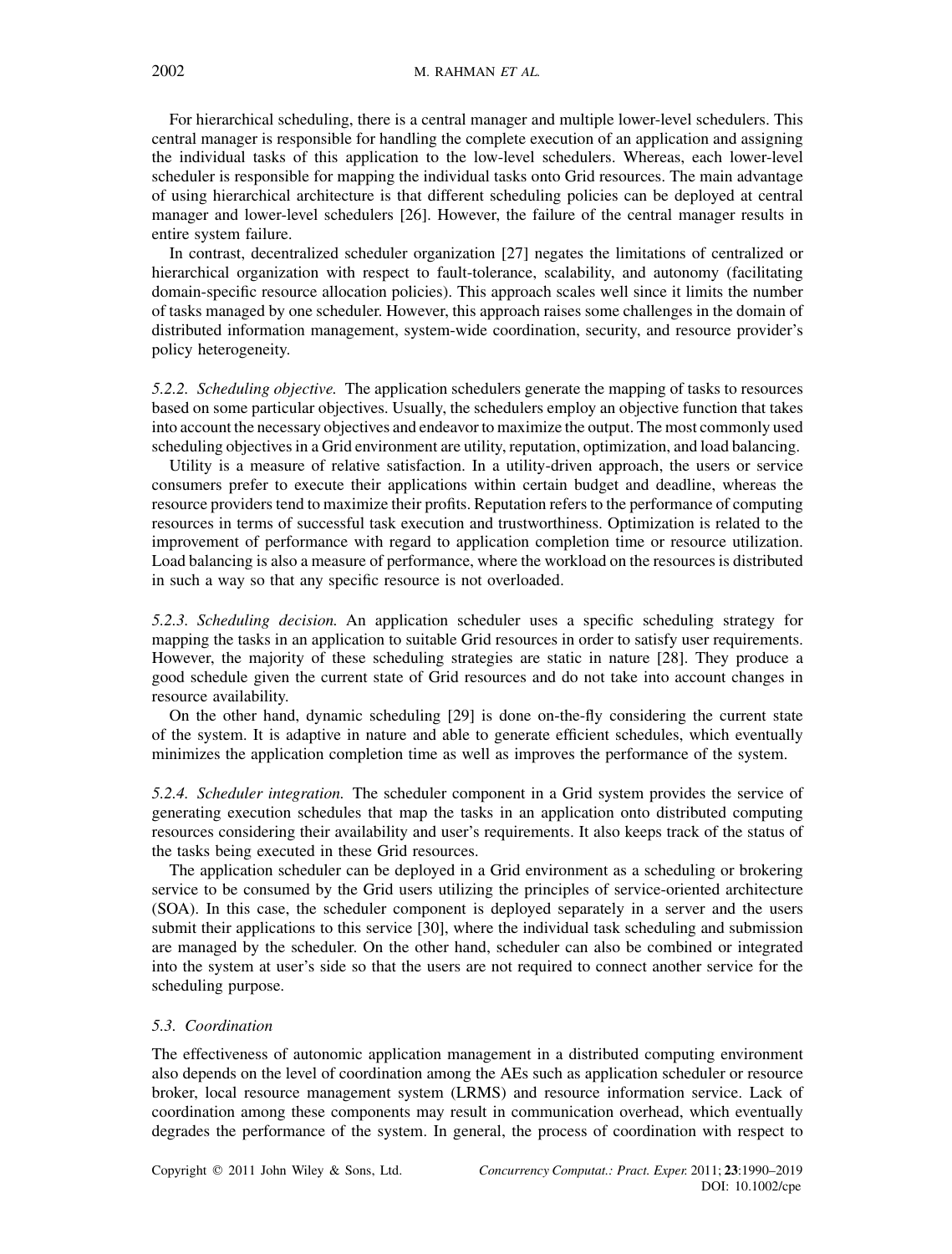

Figure 9. Coordination taxonomy.

application scheduling and resource management in Grids involves dynamic information exchange between various entities in the system. In this section, we discuss the coordination taxonomy from the view of (a) decision making, (b) component integration, and (c) negotiation policy as illustrated in Figure 9.

*5.3.1. Decision making.* In a distributed computing environment, the autonomic components communicate or interact with each other for the purpose of individual or system-wide decision making (e.g. overlay construction, task scheduling, and load balancing). The process of decision making can be divided into two categories: cooperative and non-cooperative.

In the non-cooperative decision-making scheme, application schedulers perform schedulingrelated activities independent of the other schedulers in the system. For example, Condor-G [31] resource brokering system performs non-cooperative scheduling by directly submitting jobs to the condor pools without taking into account their load and utilization status. This approach exacerbates the performance of the system due to load-balancing and utilization problems.

In contrast, the cooperative decision-making approach [32] negotiates resource conditions with the local site managers in the system, if not, with the other application level schedulers. Thus, it is not only able to avoid the potential resource contention problem but also distribute the workload evenly over the entire system.

#### *5.4. Coordination mechanism*

Realizing effective coordination among the dynamic and distributed autonomous entities requires robust coordination mechanism and negotiation policies. Three types of coordination mechanisms are well adopted in Grids: market-based coordination, group-based coordination, and coordination space-based coordination.

Market-based mechanism views computational Grids as a virtual marketplace in which economic entities interact with each other through buying and selling computing or storage resources. Typically, this coordination mechanism is used to facilitate efficient resource allocation. One of the common approaches to achieve market-based coordination is to establish agreements between the participating entities through negotiations. Negotiation among all the participants can be done based on a well-known agent coordination mechanism called contract net protocol [33], where the resource provider works as a manager that exports its local resources to the outside contractors or resource brokers and is responsible for decision regarding admission control based on negotiated SLA.

In the collaborative Grid environment, resource sharing is often coordinated by forming groups (e.g. Virtual Organization (VO) [34]) of participating entities with similar interests. In Grids, VO refers to a dynamic set of individuals and institutions defined around a set of resource-sharing rules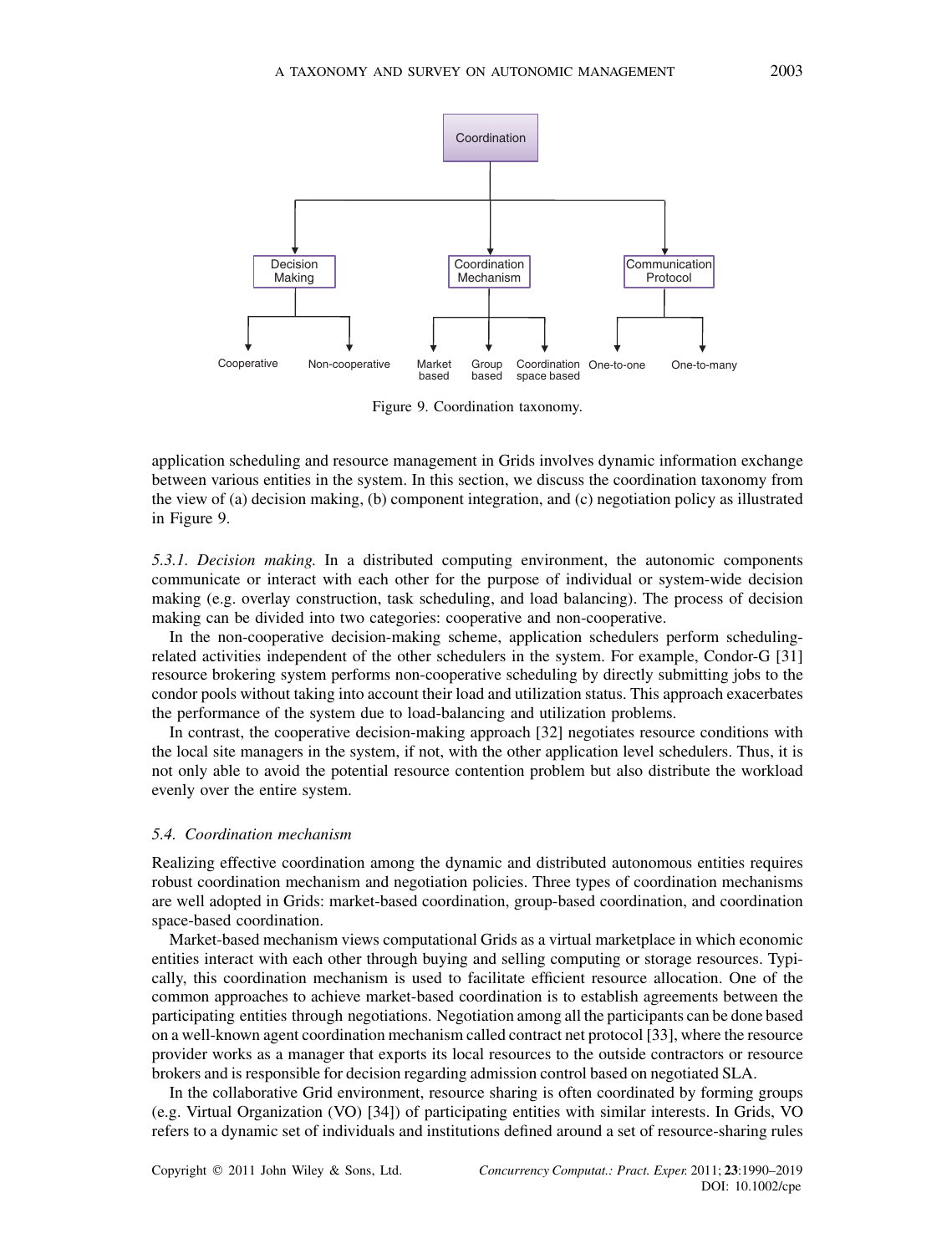and conditions. The users and resource providers in a VO share some commonality among them, including common concerns, requirements, and goals. However, the VOs may vary in size, scope, duration, sociology, and structure. Thus, inter-VO resource sharing in Grids is achieved through the establishment of SLA among the participating VOs.

Decentralized coordination space [35] provides a global virtual shared space for the AEs in Grids. This space can be concurrently and associatively accessed by all participants in the system, and the access is independent of the actual physical or topological proximity of the hosts. New generation DHT-based routing algorithms [36, 37] form the basis for organizing the coordination space. The application schedulers post their resource demands by submitting a *Resource Claim* object into the coordination space, whereas resource providers update the resource information by submitting a *Resource Ticket* object. If there is a match between these objects, then the corresponding entities communicate with each other in order to satisfy their interests.

### *5.5. Communication protocol*

The interaction among the autonomic components is coordinated by utilizing some particular communication protocols that can be divided into two types: One-to-one and One-to-many. Communication protocols based on One-to-all broadcast are simple but very expensive in terms of number of messages and network bandwidth usage. This overhead can be drastically reduced by adopting Oneto-one negotiation among the resource providers and consumers through establishment of SLA.

### *5.6. Monitoring*

Monitoring in Grids involves capturing information regarding the environment (e.g. number of active resources, queue size, processor load) that are significant to maintain the self-\* properties of the system. This information or monitoring data are utilized by the MAPE-K autonomic loop and the necessary changes are accordingly executed by the autonomic manager through effectors. The sensing components of an AE in Grids require appropriate monitoring data to recognize failure or suboptimal performance of any resource or service. As shown in Figure 10, monitoring can be done in three levels: (a) execution monitoring, (b) status monitoring, and (c) directory service.

*5.6.1. Execution monitoring.* Once an application is scheduled and the tasks in that application are submitted to corresponding Grid resources for execution, the scheduler needs to periodically monitor the execution status (e.g. queued, started, finished, and failed) of these tasks so that it can efficiently manage the unexpected events such as failure. We identify two types of execution monitoring in Grids: active and passive.



Figure 10. Monitoring taxonomy.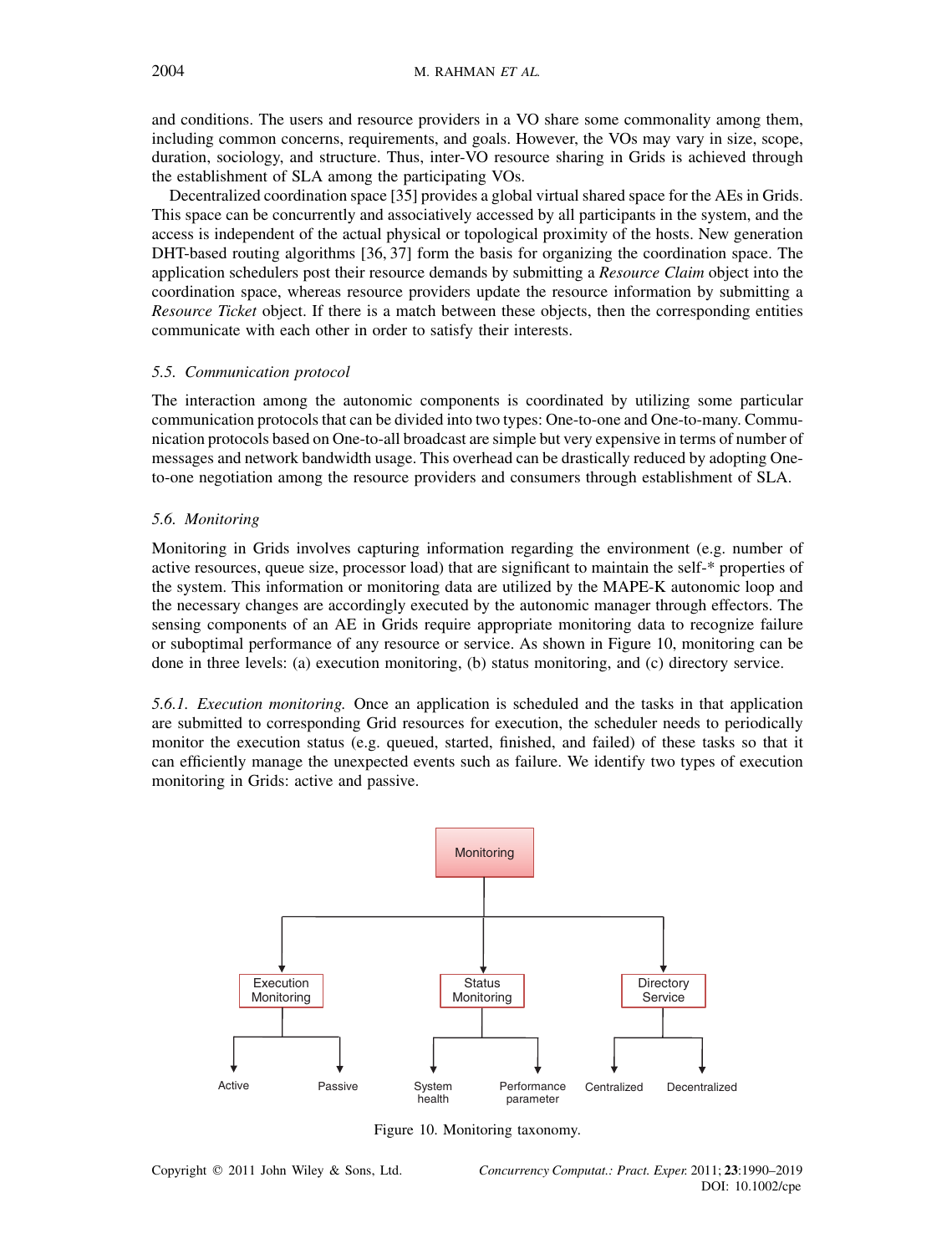The concept of active and passive monitoring of task execution in Grids is derived from the push–pull protocol [38], widely used in the research area of computer network. In active monitoring, information related to task execution is created by engineering the software at some levels, for example, modifying and adding code to the implementation of the application or the operating system to capture function or system calls so that the application itself can report monitoring data periodically (pulling). Moreover, the request for transferring status information is often initiated by the receiver or client in active monitoring strategy. For instance, the application scheduler can send an isAlive probe to the Grid resources currently executing its application for detecting the availability (e.g. online) of these resources at that time.

In contrast, passive monitoring technique captures status information at the resource or server side by the local monitoring service and reports monitoring data to the user or scheduler side periodically (pushing). For example, a resource provider in Grids can periodically inform the status of its system, such as current load to the interested application schedulers according to the requirements specified in the agreement between them.

*5.6.2. Status monitoring.* The AEs in Grids need to monitor the relevant system properties (i.e. system health) to optimize its operating condition and facilitate efficient decision making. System health data relate to runtime system information, such as memory consumption, CPU utilization, and network usage. The process of collecting system-related information is straightforward and most of the operating systems provide a set of commands (e.g. top, vmstat in Linux) or tools to perform this operation.

In addition, the AE also needs to monitor the performance parameters of its operation such as SLA violation if it incorporates market-based mechanisms to interact with other AEs in the system. To this end, it periodically measures the performance metrics (e.g. service uptime) with regard to the SLA and takes necessary steps to prevent the violation of agreement.

However, the monitoring service often suffers from the dilemma of deciding on how frequently and how much monitoring data should be collected to facilitate efficient decision making. Thus, dynamic and proactive monitoring approaches are essential in order to achieve autonomicity. For example, QMON [39] is an autonomic monitoring service that adapts its monitoring frequency and data volumes for minimizing the overhead of continuous monitoring, while maximizing the utility of the performance data.

*5.6.3. Directory service.* The directory service provides information about the available resources in the Grid and their status such as, host name, memory size, and processor load. The application schedulers or resource brokers rely on this information for efficiently mapping the tasks in an application to the available resources. Based on the underlying structure, two types of directory services are available in Grids: centralized and decentralized.

In a centralized directory service (e.g. Grid Market Directory [40]), and these monitoring data are stored in a centralized repository. Current studies have shown that [41] the existing centralized model for resource directory services does not scale well as the number of users, brokers, and resource providers increases in the system and vulnerable to single point of failure. Whereas, decentralized information service distributes the process of resource discovery and indexing over the participating Grid sites so that load is balanced and if one site is failed, another site can take over its responsibility autonomously.

### *5.7. Self-\* properties*

In this section, we discuss the self-\* properties taxonomy from the perspective of four primary properties: (a) self-configuring; (b) self-optimizing; (c) self-healing; and (d) self-protecting (refer to Figure 11). As illustrated in Section 3.1, the evaluation of an autonomic system depends on to what extent it adopts or implements the self-\* properties. Further, it is very difficult for a system to fully implement all the self-\* properties and in many cases it becomes redundant. Thus most of the autonomic systems focus on some particular properties based on their requirements and goals.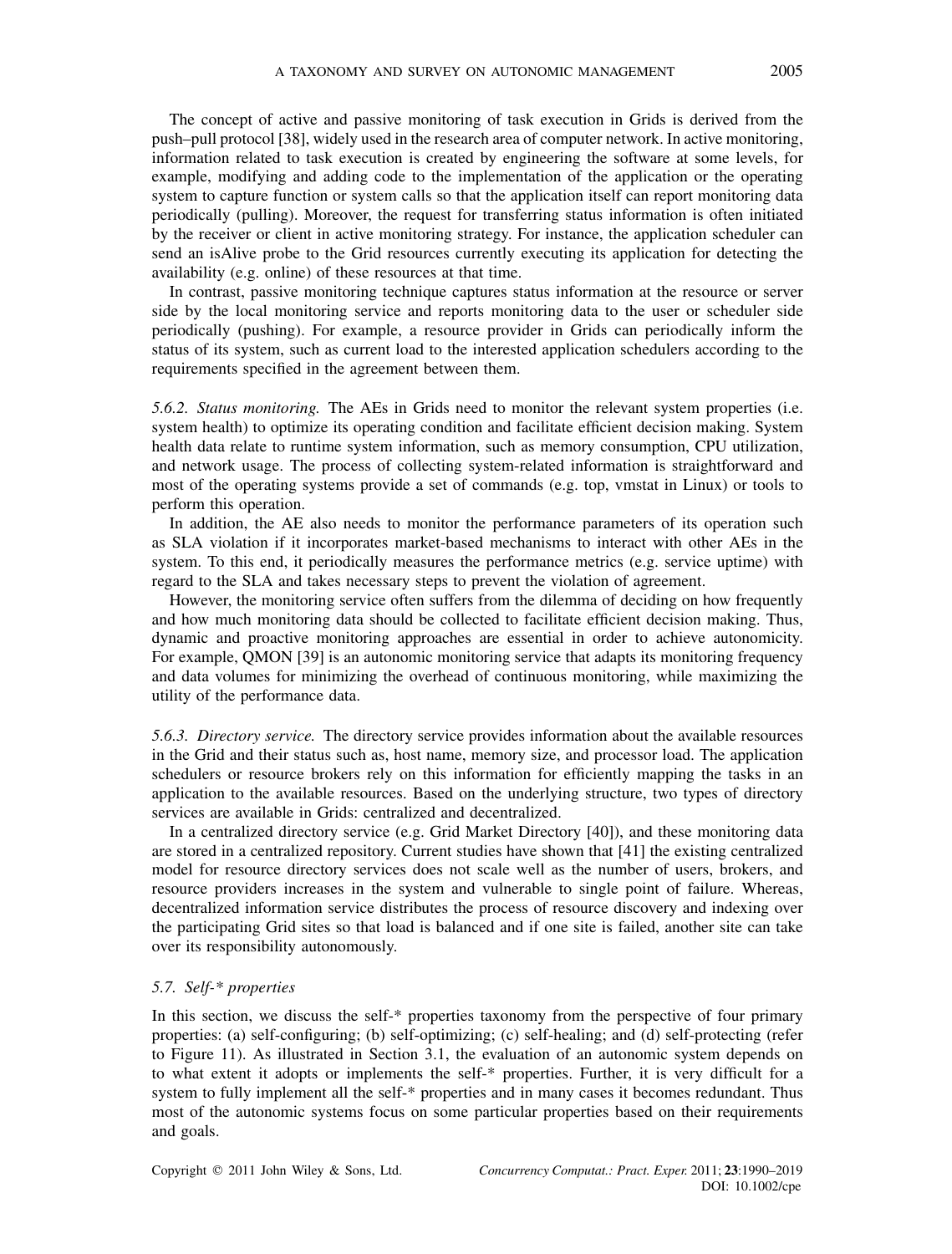

Figure 11. Self-\* properties taxonomy.

*5.7.1. Self-configuring.* Self-configuration refers to the ability to adapt to changes in the system. In regard to autonomic application management, the system can demonstrate the self-configuration property by automatically installing the software components when it detects that some prerequisite components are outdated or missing. This ensures the timely update of the system without human intervention. In addition, the system can also reconfigure itself in the event of dynamic and changing condition.

*5.7.2. Self-optimizing.* Self-optimization refers to the ability to improve the performance of the system through continuous optimization. In Grids, the AMSs can use dynamic scheduling techniques [42] for mapping application tasks to Grid resources in order to implement the selfoptimizing property. The dynamic scheduling approach proactively monitors the status of the Grid resources and schedules tasks according to the current condition of the computational environment by dynamic policies such as rescheduling. Another continuous optimization strategy can be the utilization of adaptive streaming technique for data-intensive applications [43].

*5.7.3. Self-healing.* Self-healing refers to the ability to discover, diagnose, and recover from faults. Thus, the self-healing property enables a distributed computing system to be fault-tolerant by avoiding or minimizing the effects of execution failures. In a Grid environment, task execution failure can happen for various reasons: (i) the sudden changes in the execution environment configuration, (ii) no availability of required services or software components, (iii) overloaded resource conditions, (iv) system running out of memory, and (v) network failures. In order to efficiently handle these failures an autonomic system can adopt some preemptive policies such as Failure prediction, Check-pointing, and Replication.

Failure prediction techniques [44] are used to predict the availability of the Grid-wide resources continuously over certain period of time. Using these predictions, application schedulers can plan the mapping of tasks to the resources considering their future availability in order to avoid possible task failures. The check-pointing technique [45] transfers the failed tasks transparently to other resources, so that the task can continue its execution from the point of failure. The replication technique [46] executes the same task simultaneously on multiple Grid resources to increase the probability of successful task execution.

*5.7.4. Self-protecting.* Self-protecting refers to the ability to anticipate and protect against threats or intrusions. This property makes an autonomic system capable of detecting and protecting itself from malicious attacks so as to maintain overall system security and integrity.

Self-protecting application management can be achieved by implementing some proactive policies (i.e. dynamic access control) at both resource and user sides such as, providing accurate warning about potential malicious attack, taking networked resources offline if any anomaly is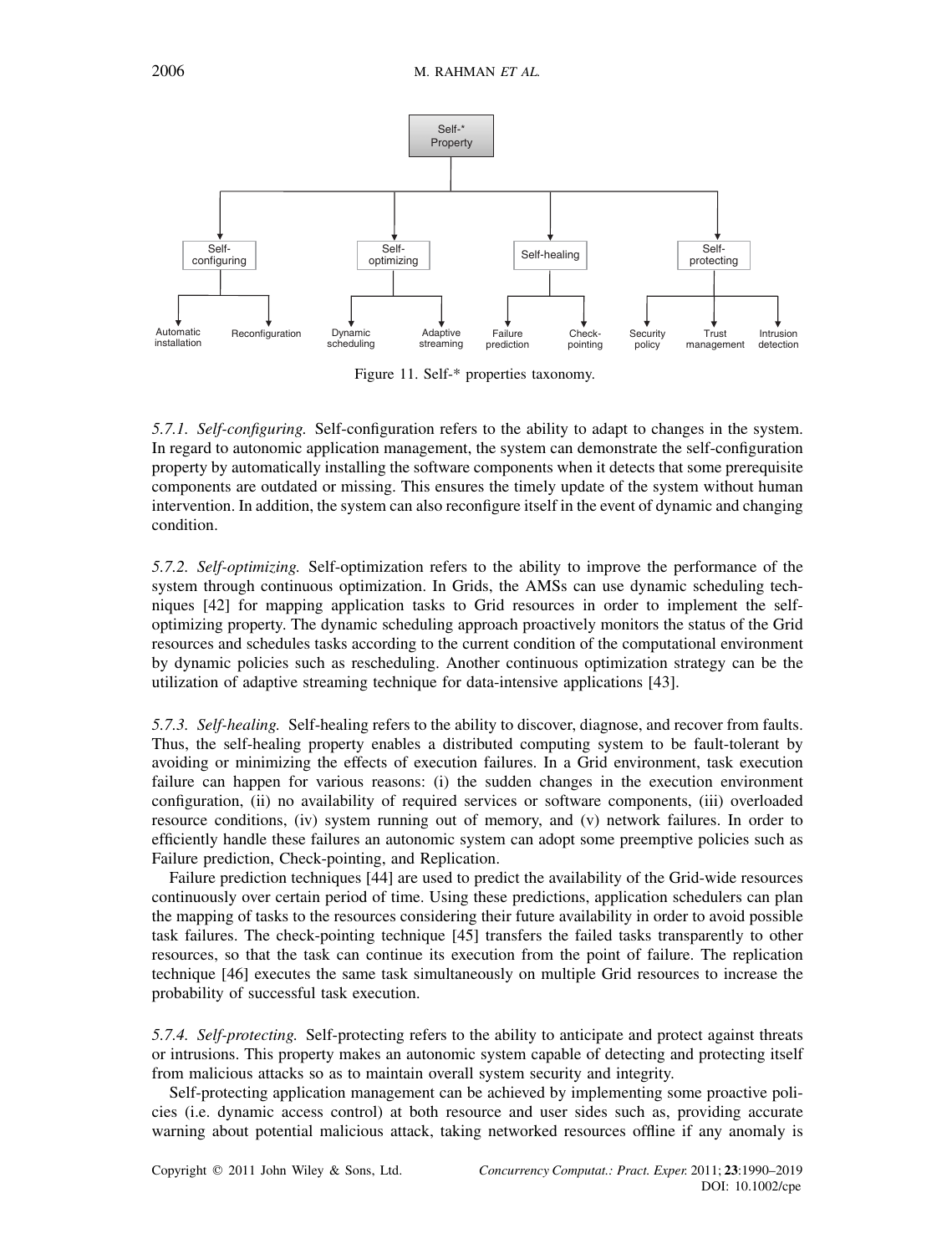detected, and shutting down the system if any hazardous event occurs that can possibly damage the system.

One technique for enabling self-protection is to utilize distributed trust management system. A relevant distributed trust mechanism is PeerReview [47]. These distributed trust management systems determine malicious participants through behavioral auditing. An auditor node A checks if it agrees with the past actions of an auditee node B. In case of disagreement, A broadcasts an accusation of B. Interested third-party nodes verify evidence, and take punitive action against the auditor or the auditee.

Another approach to protect the system from malicious attacks is to leverage intrusion detection techniques [48], where the system performs online monitoring and analyzes the attacks*/*intrusions. Then a model is devised and trained using the past data that is used to successfully and efficiently detect future attacks.

#### *5.8. System characteristics*

Owing to its inherent nature, a distributed system possesses some characteristics such as decentralization, heterogeneity, complexity, and reliability. These characteristics not only enforce challenges for designing the system but also make the system useful to the users. As indicated in Figure 12, there are three characteristics of a distributed system, which are related to autonomic application management: (a) complexity, (b)scalability, and (c) volatility. The more a system becomes complex or volatile, the more it needs to incorporate AC principles in order to avoid performance degradation and user satisfaction. Whereas, increasing the scalability of a system facilitates itself to adopt autonomic features gracefully.

*5.8.1. Complexity.* According to the definition of Buyya *et al.* [49], a Grid is a type of parallel and distributed system that enables the sharing, selection, and aggregation of geographically distributed autonomous resources dynamically at runtime depending on their availability, capability, performance, cost, and users' QoS requirements. The resources are heterogeneous and fault-prone as well as may be administered by different organizations. Thus Grid systems are complex by their characteristics.

However, as the complexity of a system increases, it becomes brittle and unmanageable. In that case, the system needs to be more autonomous so that it can handle the consequences of complexity without human intervention. For instance, the complexity of a decentralized Grid system is much higher than a centralized Grid system because of the interaction and coordination of the large number of decentralized components.



Figure 12. System characteristics taxonomy.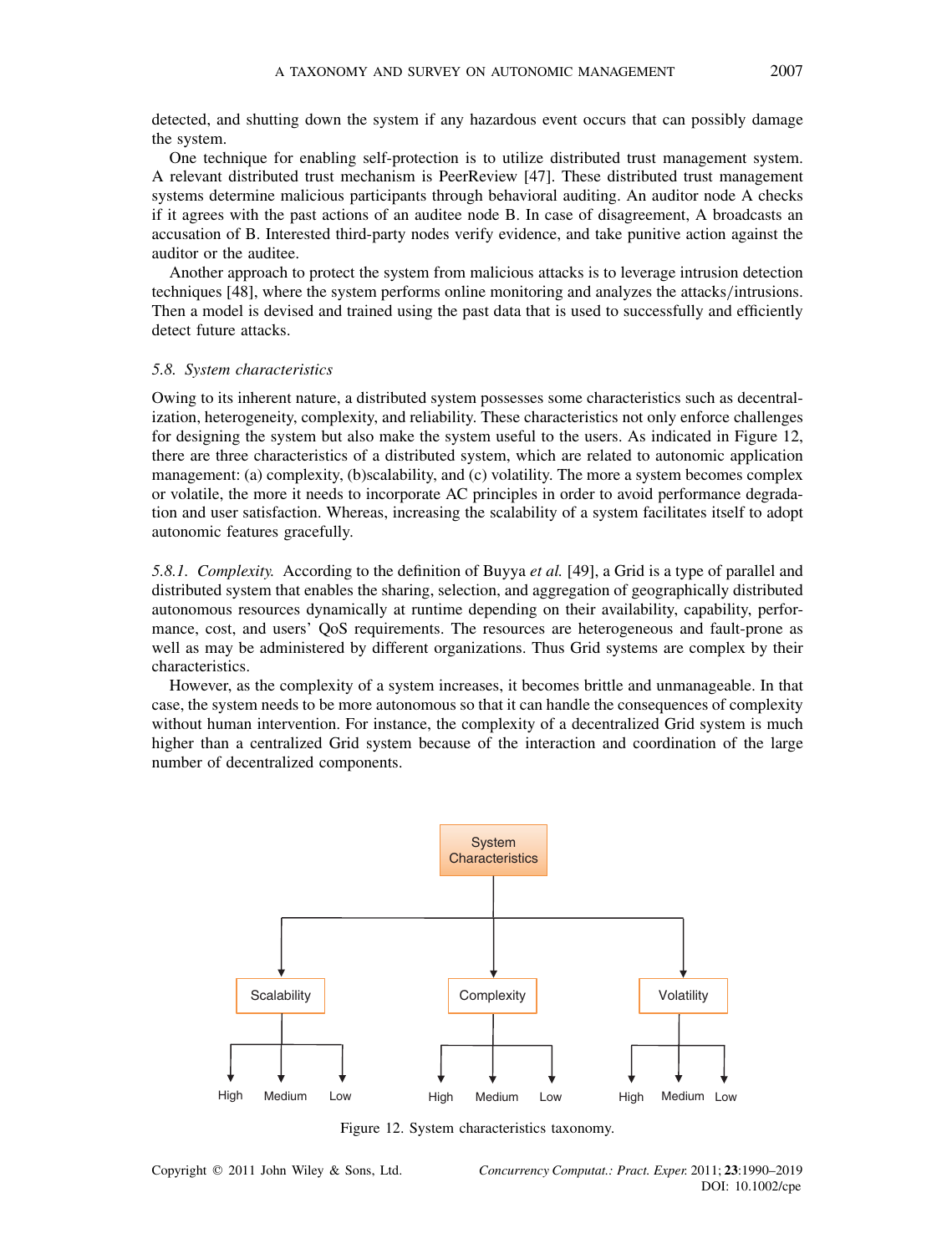*5.8.2. Scalability.* Scalability of a distributed system is considered as the ability for the system to easily expand or contract its resource pool to accommodate heavier or lighter loads. In other words, scalability is the ease with which a system can be modified, added or removed in order to accommodate varying workload.

If a system is highly scalable, its performance should not dramatically deteriorate as the system size increases. In general, decentralized or P2P Grid systems [50] are scalable in nature, whereas the centralized Grid systems [51] are least scalable as there exists a single point of control.

*5.8.3. Volatility.* Volatile refers to changing or changeable. Thus, volatility of a distributed system can be defined as the likelihood that the status of the system or its components to be altered due to the heterogeneous and dynamic behavior of the environment such as, configuration change, resource failure and load variation. If the condition of the system changes frequently over a short period of time, it has high volatility. If the system status almost never changes, it has low volatility. In general, Grid systems are volatile in nature due to the underlying characteristics.

# 6. SURVEY OF GRID SYSTEMS

This section provides a detailed survey of selected existing Grid systems and mapping of the taxonomy proposed in the previous section onto these systems. Table III shows the summary of selected Grid workflow management projects. A comparison of various Grid systems and their categorization based on the taxonomy is shown in Tables IV–IX.

# *6.1. Aneka federation*

Aneka Federation system [50] logically connects topologically and administratively distributed Aneka Enterprise Grids as part of a single cooperative system. It uses a Distributed Hash Table (DHT) such as Pastry [37], Chord [36]-based self-configuring P2P network model for discovering

| Name                | Organization                                                                                           | Status/Availability                       | Application focus                               |
|---------------------|--------------------------------------------------------------------------------------------------------|-------------------------------------------|-------------------------------------------------|
| Aneka<br>Federation | The University of Melbourne,<br>Australia<br>http://www.gridbus.org                                    | Free Evaluation version                   | Compute-intensive<br>Bag-of-task                |
| Askalon             | University of Innsbruck, Austria<br>http://dps.uibk.ac.at/askalon                                      | Under Askalon Software<br>License         | Performance-oriented<br>scientific Workflow     |
| AutoMate            | Rutgers University, USA<br>http://www.caip.rutgers.edu/<br>TASSL/Projects/AutoMate/                    | N/A                                       | Data-intensive Bag-of-task                      |
| Condor-G            | University of Wisconsin, USA<br>http://www.cs.wisc.edu/condor/<br>condorg/                             | Source code under Apache<br>License       | Compute-intensive<br>Bag-of-task                |
| <b>GWMS</b>         | The University of Melbourne,<br>Australia<br>http://www.gridbus.org                                    | Open source under GPL                     | Computational and<br>data-intensive Workflow    |
| Nimrod-G            | Monash University, Australia<br>http://messagelab.monash.edu.au/<br>NimrodG                            | Source code under DSTC<br>license         | Computational and<br>data-intensive Bag-of-task |
| Pegasus             | University of Southern California,<br><b>USA</b><br>http://pegasus.isi.edu                             | Open source under<br>Atlassian Confluence | Data-intensive Workflow                         |
| Taverna             | Collaboration between several<br>European institutes and industries<br>http://taverna.sourceforge.net/ | Source code under LGPL<br>license         | <b>Bioinformatics Workflow</b>                  |
| Triana              | Cardiff University, UK<br>http://www.trianacode.org/                                                   | Source code under Apache<br>License       | Compute-intensive<br>Workflow                   |

# Table III. Summary of Grid projects.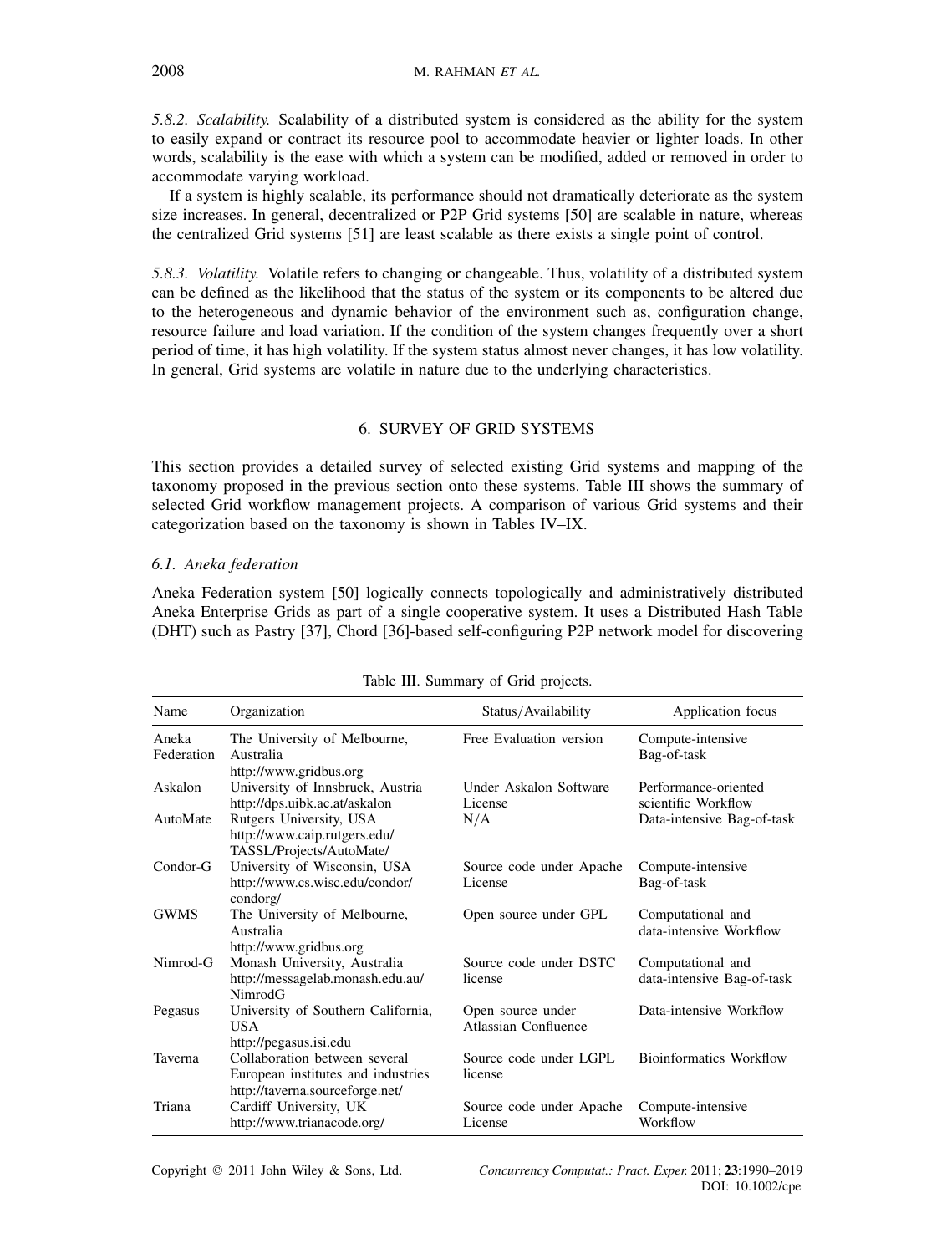| Project          | Application type     | Application domain  | Application<br>definition         | Data requirement |
|------------------|----------------------|---------------------|-----------------------------------|------------------|
| Aneka Federation | Bag-of-task          | Business/Scientific | XML-based                         | Light            |
| Askalon          | Workflow             | Scientific          | custom<br>AGWL-based<br>custom    | Light/Heavy      |
| AutoMate         | Bag-of-task/Workflow | Business/Scientific | XML-based                         | Heavy            |
| $Condor-G$       | Bag-of-task/MPI      | Scientific          | custom<br>ClassAd-based<br>custom | Light            |
| <b>GWMS</b>      | Workflow             | Scientific          | xWFL-based<br>custom              | Heavy            |
| Nimrod-G         | Bag-of-task/MPI      | Business/Scientific | DPML-based<br>custom              | Heavy            |
| Pegasus          | Workflow             | Scientific          | VDL-based                         | Heavy            |
| Taverna          | Workflow             | Scientific          | custom<br>Scufl-based<br>custom   | Heavy            |
| Triana           | Workflow             | Scientific          | Tool-based                        | Light            |

| Table IV. Application composition taxonomy. |  |  |
|---------------------------------------------|--|--|
|---------------------------------------------|--|--|

Table V. Application scheduling taxonomy.

| Project                                         | Scheduling<br>architecture                                 | Scheduling<br>objective                                                                          | Scheduling<br>decision    | Scheduler integration                                   |
|-------------------------------------------------|------------------------------------------------------------|--------------------------------------------------------------------------------------------------|---------------------------|---------------------------------------------------------|
| Aneka Federation<br>Askalon                     | Decentralized<br>Centralized                               | Load balancing<br>Utility/Optimization                                                           | Dynamic<br>Static/Dynamic | Combined<br>Separated/Combined                          |
| AutoMate<br>Condor-G<br><b>GWMS</b><br>Nimrod-G | Decentralized<br>Centralized<br>Centralized<br>Centralized | Load balancing<br>Load balancing<br>Utility/Optimization Dynamic<br>Utility/Optimization Dynamic | Dynamic<br>Dynamic        | Combined<br>Combined<br>Separated<br>Separated/Combined |
| Pegasus<br>Taverna                              | Centralized<br>Centralized                                 | Optimization<br>Optimization                                                                     | Static/Dynamic<br>Dynamic | Separated<br>Separated/Combined                         |
| Triana                                          | Centralized/<br>Decentralized                              | Optimization                                                                                     | Dynamic                   | Separated/Combined                                      |

Table VI. Coordination taxonomy.

| Project          | Decision making | Coordination Mechanism   | Communication<br>Protocol |
|------------------|-----------------|--------------------------|---------------------------|
| Aneka Federation | Cooperative     | Coordination space based | One-to-many               |
| Askalon          | Non-cooperative | Market/Group based       | One-to-one                |
| AutoMate         | Cooperative     | Coordination space based | One-to-many               |
| Condor-G         | Non-cooperative | Group based              | One-to-one                |
| <b>GWMS</b>      | Non-cooperative | Market/Group based       | One-to-one                |
| Nimrod-G         | Non-cooperative | Market/Group based       | One-to-one                |
| Pegasus          | Non-cooperative | Group based              | One-to-one                |
| Taverna          | Non-cooperative | Group based              | One-to-one                |
| Triana           | Cooperative     | Group based              | One-to-many (all)         |

and coordinating the provisioning of distributed resources in Aneka Grids. It also employs a novel resource provisioning technique that assigns the best possible resource sets for the execution of applications, based on their current utilization and availability in the system.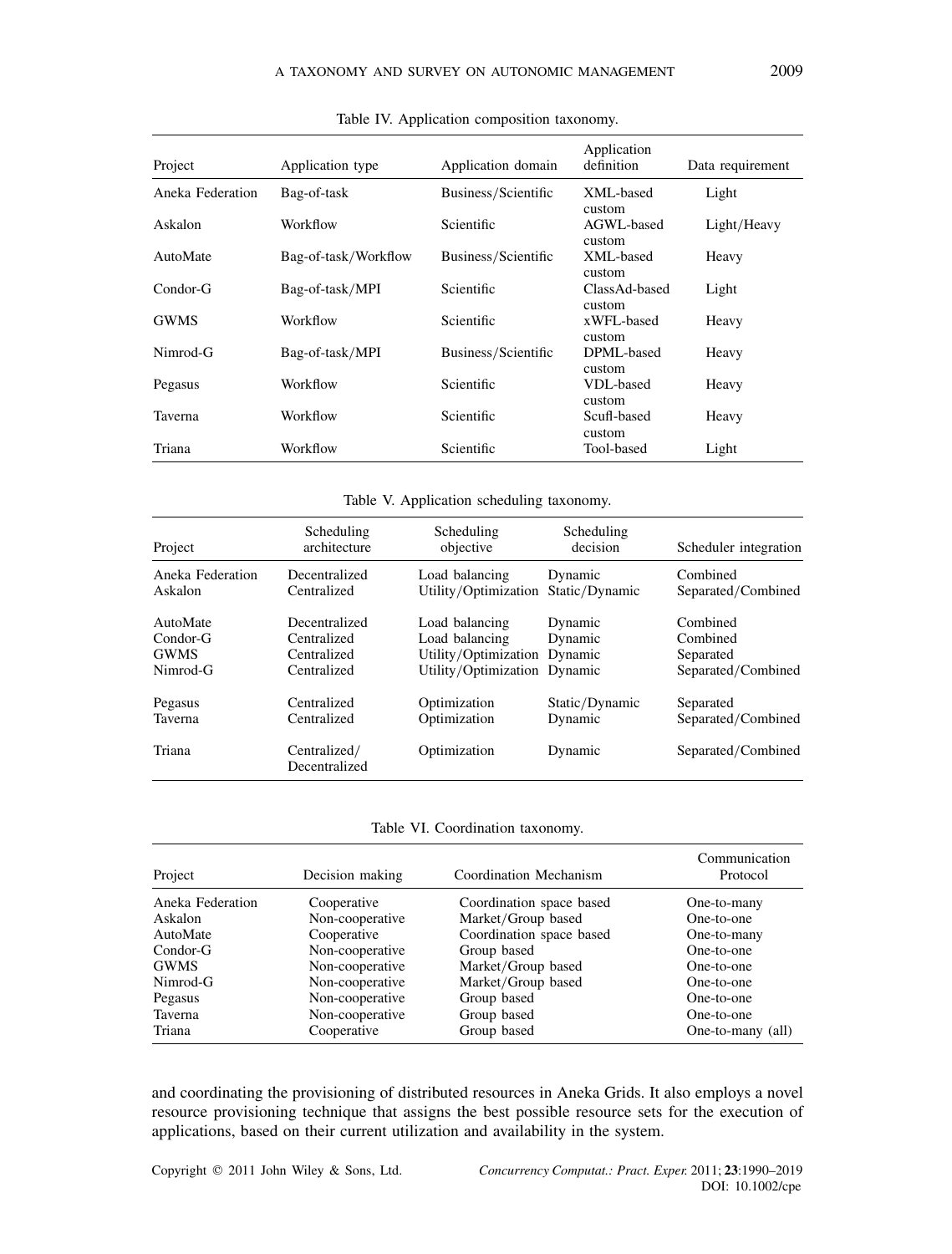| Project          | Execution monitoring | Status monitoring                   | Directory Service |
|------------------|----------------------|-------------------------------------|-------------------|
| Aneka Federation | Passive              | System health                       | Decentralized     |
| Askalon          | Passive              | System health                       | Centralized       |
| AutoMate         | Passive              | System health/Performance parameter | Decentralized     |
| Condor-G         | Active               | System health                       | Centralized       |
| <b>GWMS</b>      | Passive              | System health/Performance parameter | Centralized       |
| Nimrod-G         | Passive              | System health/Performance parameter | Centralized       |
| Pegasus          | Active               | System health                       | Centralized       |
| Taverna          | Passive              | System health                       | Centralized       |
| Triana           | Passive              | System health                       | Decentralized     |

Table VII. Monitoring taxonomy.

Table VIII. Self-\* properties taxonomy.

| Project          | Self-configuring | Self-optimizing                                       | Self-healing                         | Self-protecting             |
|------------------|------------------|-------------------------------------------------------|--------------------------------------|-----------------------------|
| Aneka Federation | Reconfiguration  | Dynamic<br>rescheduling                               | Failure detection                    | NA.                         |
| Askalon          | NA               | Dynamic<br>rescheduling/<br>Performance<br>prediction | Failure detection/<br>Check-pointing | Authentication<br>detection |
| AutoMate         | Reconfiguration  | Adaptive streaming                                    | NA.                                  | Security policy             |
| Condor-G         | NA               | Dynamic<br>rescheduling                               | Failure detection                    | NA.                         |
| <b>GWMS</b>      | NA.              | Dynamic<br>rescheduling                               | Failure detection                    | NA.                         |
| Nimrod-G         | NA               | Dynamic<br>rescheduling                               | Failure detection                    | NA.                         |
| Pegasus          | NA               | Dynamic<br>rescheduling                               | Failure detection/<br>Check-pointing | Authentication<br>detection |
| <b>Taverna</b>   | NA               | Dynamic<br>rescheduling                               | Failure detection                    | NA.                         |
| Triana           | Reconfiguration  | Dynamic<br>rescheduling                               | Failure detection/<br>Check-pointing | NA.                         |

#### Table IX. System characteristics taxonomy.

| Project          | Scalability | Complexity | Volatility |
|------------------|-------------|------------|------------|
| Aneka Federation | High        | High       | High       |
| Askalon          | Medium      | Medium     | Medium     |
| AutoMate         | High        | High       | High       |
| Condor-G         | Low         | Low        | Medium     |
| <b>GWMS</b>      | Low         | Medium     | Medium     |
| Nimrod-G         | Low         | Medium     | Medium     |
| Pegasus          | Low         | Medium     | Medium     |
| Taverna          | Low         | Medium     | Medium     |
| Triana           | High        | High       | High       |

The application scheduling and resource discovery in Aneka-Federation is facilitated by a specialized Grid Resource Management System, known as Aneka Coordinator (AC). AC is composed of three software entities: Grid Resource Manager (GRM), LRMS, and Grid Peer. The GRM component of AC exports a Grid site to the federation and is responsible for coordinating federation-wide application scheduling and resource allocation. GRM is also responsible for scheduling locally submitted jobs in the federation using LRMS.

Grid peer implements a DHT-based P2P overlay for enabling decentralized and distributed resource discovery supporting resources status lookups and updates across the federation. It also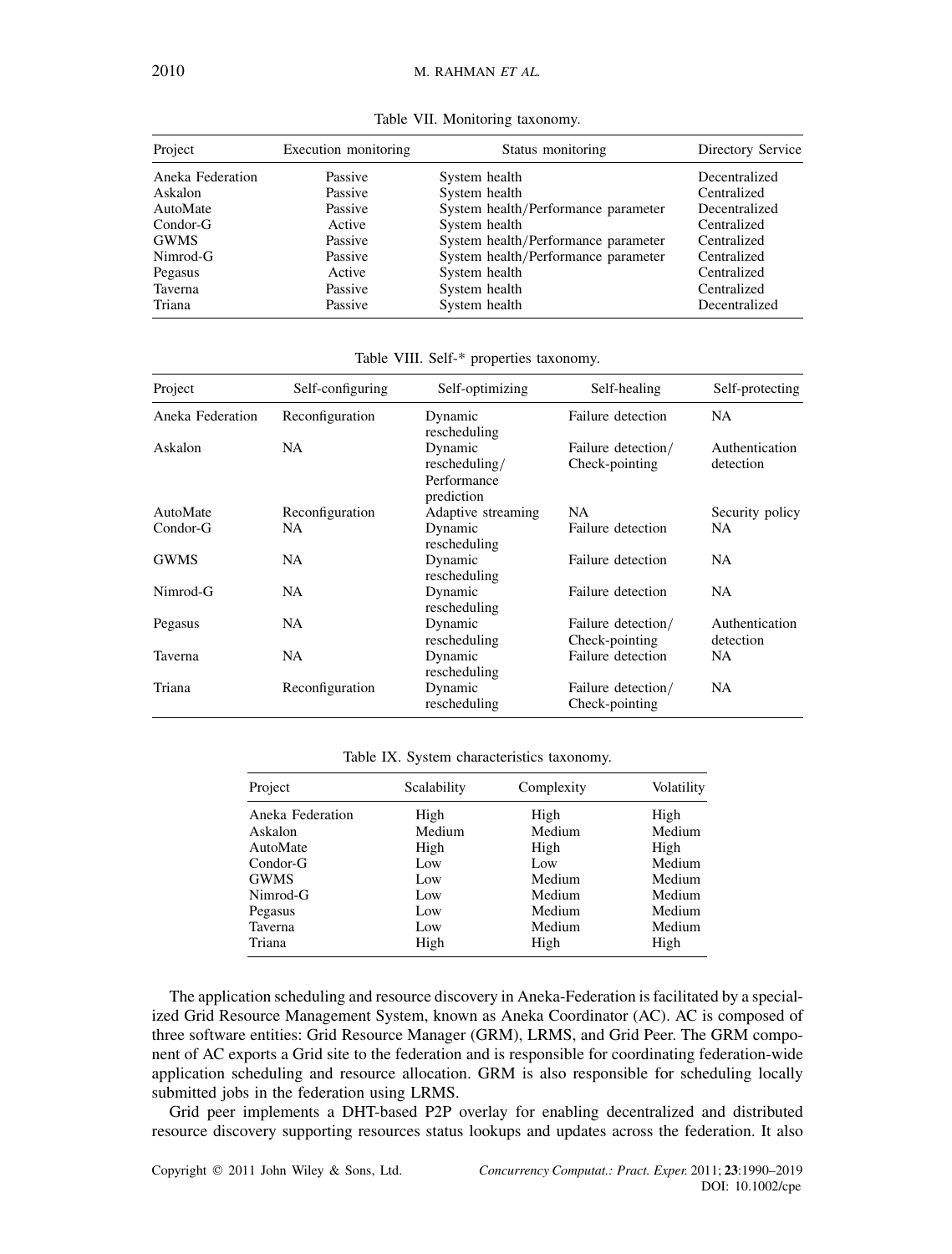enables decentralized inter-AC collaboration for optimizing load-balancing and distributed resource provisioning. The employment of DHT improves system scalability by enabling the ability to perform deterministic discovery of resources and produce controllable number of messages (by using selective broadcast approach) in comparison with using other One-to-All broadcast techniques such as JXTA [52].

Distributed trust mechanism is utilized in Aneka Federation to ensure secured resource management across the federation. Furthermore, the Aneka Container component of AC provides the base infrastructure that consists of services for persistence and security (authorization, authentication, and auditing).

### *6.2. Askalon*

Askalon [53] is a Grid application development and execution environment. The goal of Askalon is to simplify the development and optimization of mostly scientific workflow applications that can harness the power of computational Grids (i.e. Austrian Grid). Askalon comprises four tools (Scalea, Zenturio, Aksum, PerformanceProphet), coherently integrated into an SOA. Scalea is a performance measurement and analysis tool for parallel and distributed high-performance applications. Zenturio is a general-purpose experiment management tool with the support for multi-experiment performance analysis and parameter studies. Through a special-purpose performance property specification language, Aksum provides semi-automatic high-level performance bottleneck detection. The PerformanceProphet facilitates the users in terms of modeling and predicting the performance of parallel applications at the early stages of development.

Askalon uses the XML-based Abstract Grid Workflow Language (AGWL) [24] for composing workflow applications. The Scheduler service processes the workflow specification described in AGWL, converts it into an executable form, and maps it onto the available Grid resources. Resource Manager is utilized to retrieve the current status and availability of Grid resources. Furthermore, the Enactment Engine coordinates the execution of workflow tasks according to the control flows and data dependencies specified by the application developers.

Askalon employs a hybrid approach for scheduling workflow applications on the Grid through dynamic monitoring and steering, combined with a static optimization. Static optimization maps entire workflow onto the Grid resources using Genetic Algorithm based on user-defined QoS parameters. A dynamic scheduling algorithm then takes into consideration the dynamic nature of the Grid resources, such as machine crashes or external CPU and network load. Askalon also employs the self-healing mechanism through checkpointing and migration techniques that support reliable workflow execution in the presence of resource failures as well as when the Enactment Engine itself crashes.

In order to establish authentication mechanism across Askalon user portals and Grid services, Grid Security Infrastructure [54] has been employed based on single sign-on, credential delegation, and web services security (through XML digital signature and XML encryption).

#### *6.3. AutoMate*

The main objective of AutoMate [10] is to develop conceptual models and implementation architectures that can enable the development and execution of self-managing Grid applications. The major components of AutoMate are: Accord programming framework, Rudder coordination middleware, Meteor content-based middleware, and Sesame access control engine. In AutoMate, application composition plans are generated by Accord, element discovery is performed by Meteor, and plan execution is achieved by Rudder. AutoMate portals provide users with secure, pervasive and collaborative access to different components and entities.

The Accord programming framework extends existing distributed programming models and frameworks to address the definition, execution, and runtime management of AEs. In particular, it extends the entities and composition rules defined by the underlying programming model to enable computational and composition*/*interaction behaviors to be defined at runtime using high-level rules. In Accord, composition plans are generated using the Accord Composition Engine and are expressed in XML.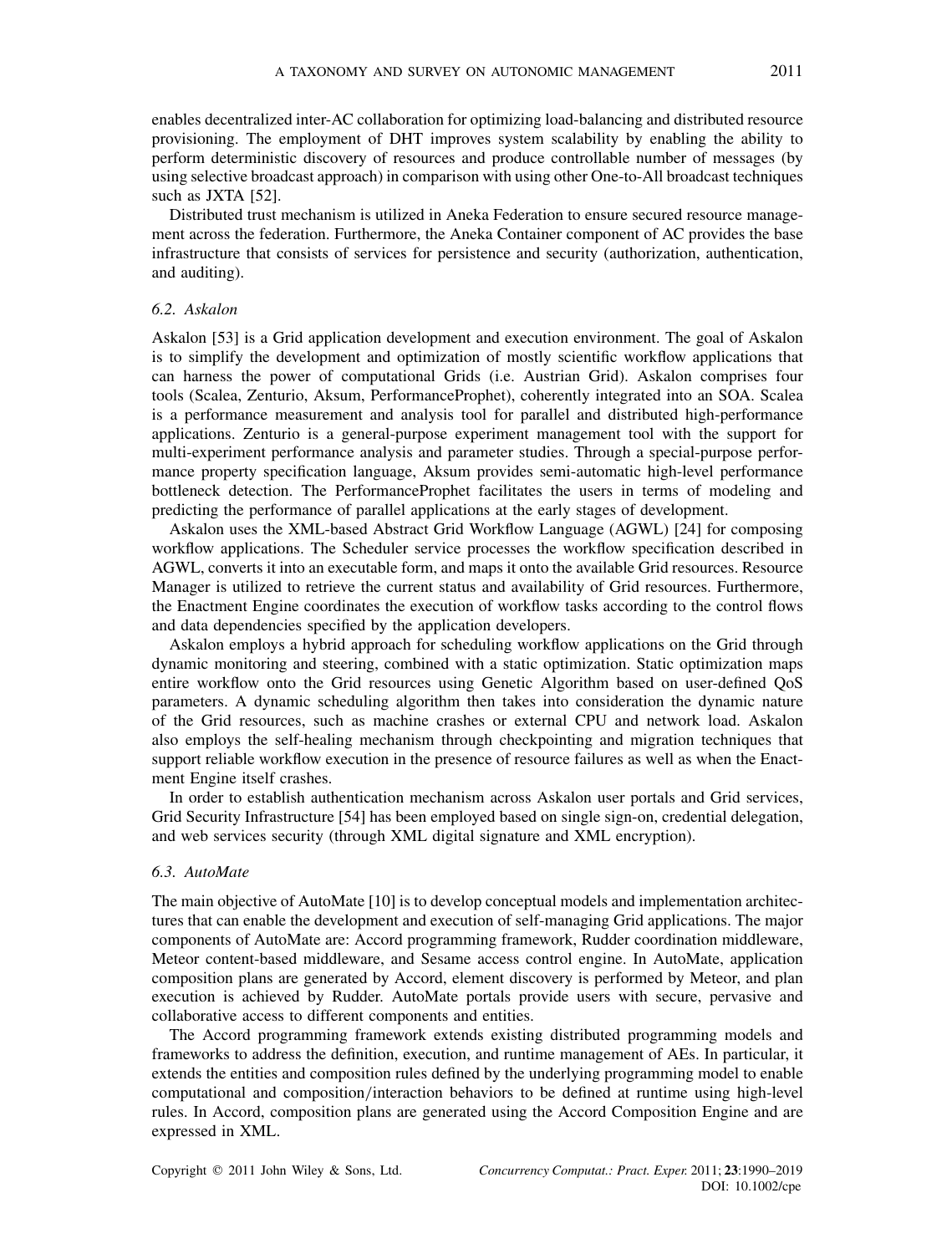The Rudder coordination middleware provides the core capabilities for supporting autonomic composition, adaptation and optimizations. It builds upon two concepts: Context-aware agent framework and Decentralized tuple space. A context-aware agent is a processing unit that performs tasks to automate the control and coordination of the AEs. The decentralized tuple space scalably and reliably supports the distributed agent-based system coordination.

The Meteor content-based middleware provides support for content-based routing, decentralized information discovery, and messaging service through Squid and Pawn. Squid is a DHT [55]-based P2P system that enables efficient and scalable information discovery, while supporting complex queries. Pawn is a P2P messaging substrate that builds on JXTA [52] to support P2P interactions in the Grid. Pawn provides a stateful and guaranteed messaging to enable key application-level interactions such as synchronous*/*asynchronous communication, dynamic data injection, and remote procedure calls.

In AutoMate, secure interaction among the participating entities is managed by AutoMate Access Control Engine, Sesame. It is composed of access control agents and provides dynamic role-based access control to users, applications, services, and resources.

### *6.4. Condor-G*

Condor-G [31] is the combination of technologies from the Condor project and the Globus project [56]. It combines the inter-domain resource management protocols of the Globus Toolkit and the intra-domain resource and job management mechanisms of Condor. In particular, Condor-G leverages security and resource access in multi-domain environments, as supported by the Globus Toolkit as well as management of computation and harnessing of resources within a single administrative domain, embodied by the Condor system. Its flexible and intuitive commands are appropriate for use directly by end-users, or for interfacing with higher-level task brokers and web portals.

The computation management service of Condor-G is called Condor-G agent. It allows users to treat the Grid as an entirely local resource, with an API and command line tools that facilitate them to perform several job management operations: (1) submit jobs by indicating an executable name, input*/*output files, and arguments; (2) query a job's status or cancel the job; (3) be informed of job termination*/*problems via callbacks or asynchronous mechanisms such as e-mail; (4) obtain access to detailed log that provides a complete history of the jobs' execution.

Condor-G comprises a powerful, full-featured task broker*/*scheduler that can manage thousands of jobs destined to run at distributed sites. It supports job scheduling, monitoring, policy enforcement, fault tolerance, credential management, and handles complex job-interdependencies. Specifically, the job-interdependencies are handled by the associated meta-scheduler, Directed Acyclic Graph Manager (DAGMan) [45]. While Condor-G aims to discover available machines for the execution of jobs, DAGMan handles the dependencies between the jobs. The resource brokering is done through a matchmaking algorithm.

The Condor-G scheduler responds to a user request of submitting jobs to be run on Grids by creating a new Condor-G GridManager daemon. One GridManager process handles all jobs for a single user and terminates once all jobs are completed. The job submission request of each GridManager results in the creation of one Globus JobManager [56] daemon. The GridManager detects remote failures by periodically probing the JobManagers of all the jobs it manages and resubmits the failed jobs once detected.

#### *6.5. GWMS*

Gridbus Workflow Management System (GWMS) [23] facilitates users to execute their workflow applications on Grids. The two main components of GWMS are workflow portal and workflow engine. The primary user interface for the users to access GWMS is a web portal that comprises an editor and a monitor component. The workflow editor provides a GUI and allows users to create new and modify existing workflows utilizing the drag and drop facilities. Workflow monitor provides a GUI for viewing the status of each task in the workflow. Users can also view the site of execution for each task, the number of tasks being executed, and the failure history of each task.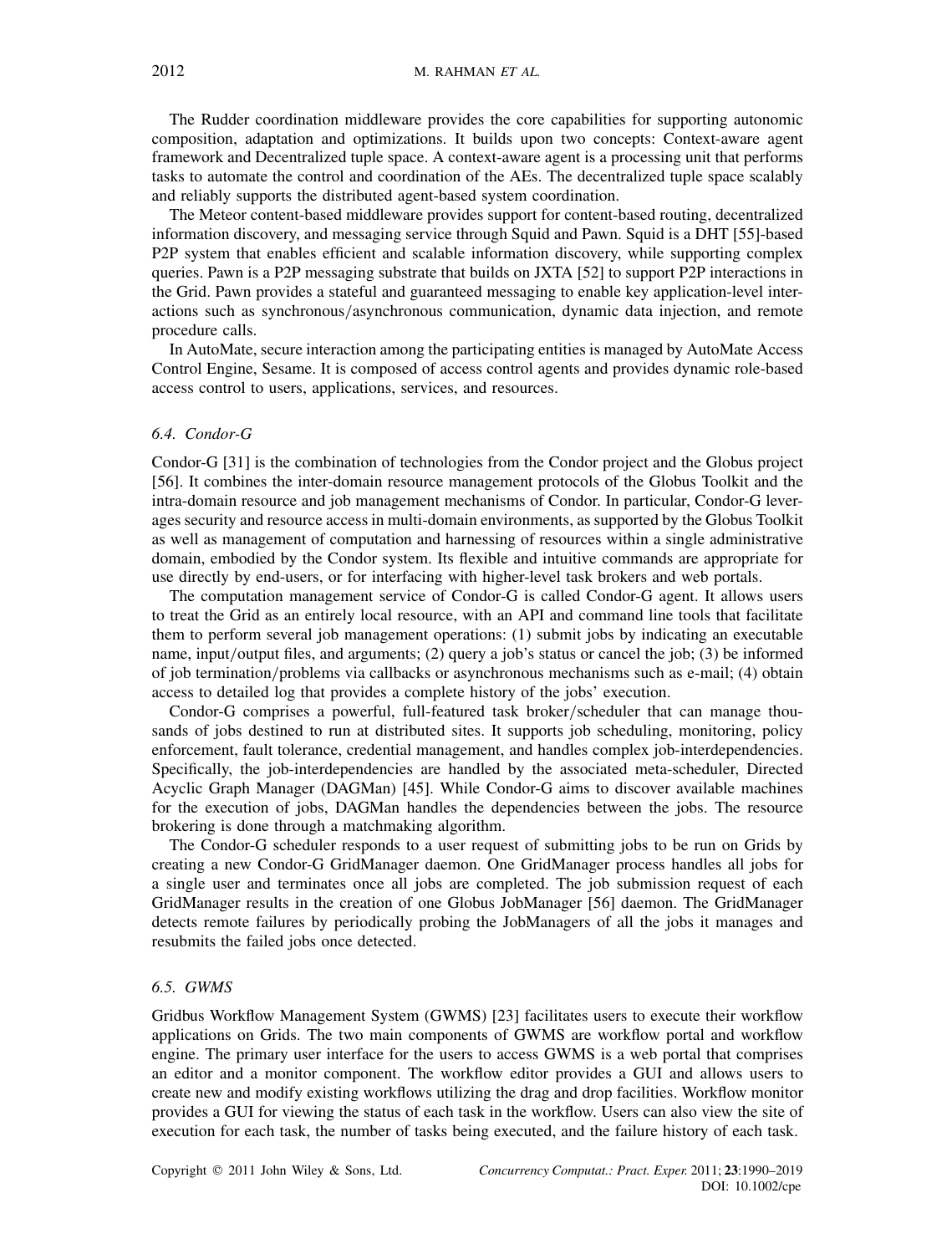Workflow engine is designed to support an XML-based WorkFlow Language (xWFL). This facilitates user-level planning at the submission time. The workflow language parser converts workflow description from XML format to Tasks, Parameters, and Data Constraints (workflow dependency), which are accessed by workflow scheduler. The resource discovery component of the engine sends query to Grid Information Services such as Globus MDS [57], directory service, and replica catalogues to locate suitable resources for the execution of the tasks in the workflow. It also uses Gridbus Broker [30] for dispatching and managing task executions on different Grid sites comprising various middlewares. Execution of workflow tasks on different Grid middlewares is achieved by creating specific dispatchers for corresponding middleware.

Workflow engine also employs a just-in-time scheduling system using tuple space, where every task has its own scheduler called Task Manager (TM), which implements a scheduling algorithm and handles the processing of tasks. The TMs are controlled by a Workflow Coordinator. Although these TMs work in a distributed fashion, they communicate with each other through the tuple space that is designed based on a client-server-based centralized technology. However, the just-in-time scheduling system allows resource allocation decision to be made at the time of task execution and hence adapt to the changing Grid environments. Task failures are handled in GWMS by resubmitting the failed tasks to resources that do not have failure history for these tasks.

#### *6.6. Nimrod-G*

Nimrod*/*G [58] is a widely adopted Grid middleware environment for building and managing large computational experiments over distributed resources. It uses the Globus [56] middleware services for dynamic resource discovery and job dispatching in computational Grids. The main components of Nimrod*/*G are: Client or User Station, Parametric Engine, Scheduler, Dispatcher, and Job-Wrapper. In addition, it provides a web-based interface that allows users to create and manage experiments without installing Nimrod*/*G client locally.

Client or User Station acts as a user-interface for controlling and supervising an experiment under consideration. The user can vary parameters related to execution time and cost, which influence the scheduling decision while selecting resources. It also serves as a monitoring console for the users and lists status of all jobs.

The Parametric Engine is the core component of Nimrod*/*G and acts as a persistent job control agent that handles the whole experiment. It is responsible for parameterization of the experiment, creation of jobs, maintenance of job status, and interaction with Nimrod scheduler and clients. The engine takes the experiment plan, described using a Declarative Parametric Modeling Language (DPML) as input and manages the experiment under the direction of scheduler.

The Scheduler is responsible for resource discovery, resource selection, and job assignment. The resource discovery process interacts with a Grid information service directory (MDS in Globus), identifies the list of authorized machines, and keeps track of resource status information. As Nimrod*/*G incorporates computational economy-based job scheduling approach, the resource selection process selects the resources that meet the execution completion deadline set by the user as well as minimizes the cost of computation.

The Dispatcher primarily initiates the execution of tasks in a job on the selected resources according to scheduler's instruction. The Job-wrapper is responsible for staging the application data, starting execution of the tasks on assigned resources, and sending results back to the Parametric Engine through Dispatcher. The architecture of Nimrod*/*G is extensible enough to support job execution in several Grid middleware services, such as Legion [59] and Condor [60] by implementing specific job dispatcher for the corresponding middleware.

#### *6.7. Pegasus*

Pegasus Workflow Management System (PWMS) [61] has been developed as part of the GriPhyN project [62] that aims to support large-scale data management in physics experiments, such as high-energy physics and astronomy. It can map and execute complex scientific workflows on the Grid. PWMS is composed of two major components: Pegasus workflow mapping engine and DAGMan workflow executor for Condor.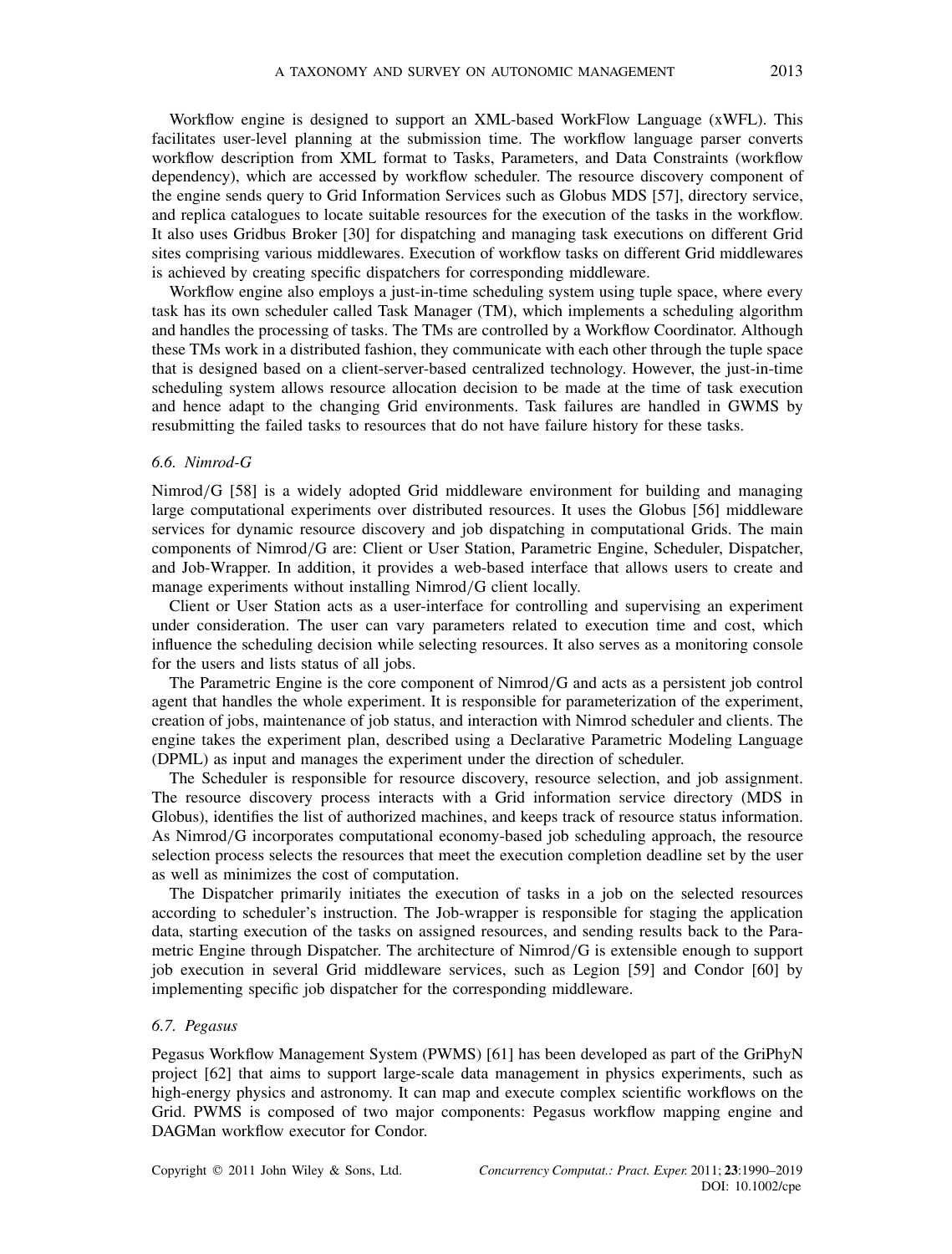Pegasus workflow mapping engine receives an abstract workflow description expressed in Chimera's [63] Virtual Data Language (VDL) and generates an optimized concrete workflow by mapping workflow tasks to a set of available Grid resources. The abstract workflow describes the tasks and data in terms of their logical names and indicates their dependencies in the form of DAG, whereas concrete workflow specifies the location of the data and the task execution platforms. Pegasus uses the centralized meta-scheduler, DAGMan [45] as enactment engine with the enhancement of data derivation techniques that simplify the workflow at runtime based on data availability. Thus, combined with DAGMan, Pegasus is able to map and execute workflows on a variety of platforms, such as Condor pools, Cluster managed by LSF or PBS, TeraGrid hosts and individual hosts.

In order to locate the replicas of the required data and find the location of logical application components, Pegasus uses Replica Location Service (RLS) and Transformation Catalog (TC), respectively. It also queries Globus Monitoring and Discovery Service (MDS) to find out available resources and their characteristics.

Pegasus uses two methods for resource selection: random allocation and performance prediction. In the latter approach, Pegasus interacts with Prophesy [64] that is used to predict the best site to execute an application component by using performance historical data. Recently, it has adopted the strategy of dynamically adjusting resource allocation decisions in response to feedback on the performance of workflow execution. This adaptive strategy is structured around the MAPE functional decomposition, which partitions the adaptive functionalities into four areas: Monitoring, Analysis, Planning, and Execution. In case of job failure, Pegasus incorporates Retry policy and generates a rescue DAG by DAGMan, which is modified and resubmitted at a later time.

### *6.8. Taverna*

Taverna [65] is a workflow management tool of the myGrid project [66], which aims to exploit Grid technology to develop high-level middleware for supporting data-intensive *in silico* bioinformatics experiments using distributed resources. The tool includes a workbench application, called Scufl Workbench that provides a GUI for the composition of workflows and an enactment engine, called Freefluo enactor that facilitates transferring intermediate data and invoking web services.

In Taverna, a workflow is considered to be a graph of processors, each of which transforms a set of data inputs into a set of data outputs. These workflows are written in a new language, called the Simple Conceptual Unified Flow Language (SCUFL), where each processor within a workflow represents one atomic task.

The Scufl workbench enables bioinformaticians to compose workflows without having to learn SCUFL. It acts as a container for a number of user interface components and provides a userfriendly multi-window environment for users to manipulate workflows, validate and select available resources as well as execute and monitor these workflows. Scufl language parser is used to parse Scufl workflow definitions into a form that is enacted by the Freefluo enactor.

Workflows are executed in the Scufl workbench using the enactor launch panel. This panel allows inputs to be specified for the workflow and launches a local instance of the Freefluo enactment engine. Freefluo is a Java-based workflow orchestration tool. It supports invoking different types of services, such as WSDL-based [20] single operation web services, Soaplab bio-services, Talisman, and local applications. The enactment status panel of Taverna shows the current progress of a workflow invocation and allows users to browse the intermediate and final results.

Fault tolerance in Taverna is achieved by setting configuration (e.g. number of retries, time delay, alternative processor) for each processor in the workflow. It also allows users to specify the critical level for faults on each processor. If a processor is set as Critical, when all retries and alternatives are failed, entire workflow execution is terminated; otherwise, the execution of workflow is continued, but children nodes of the failed processor are never invoked.

#### *6.9. Triana*

Triana [67] is a workflow composition and management environment that consists of an intuitive GUI for application composition and an underlying subsystem, which allows integration of Triana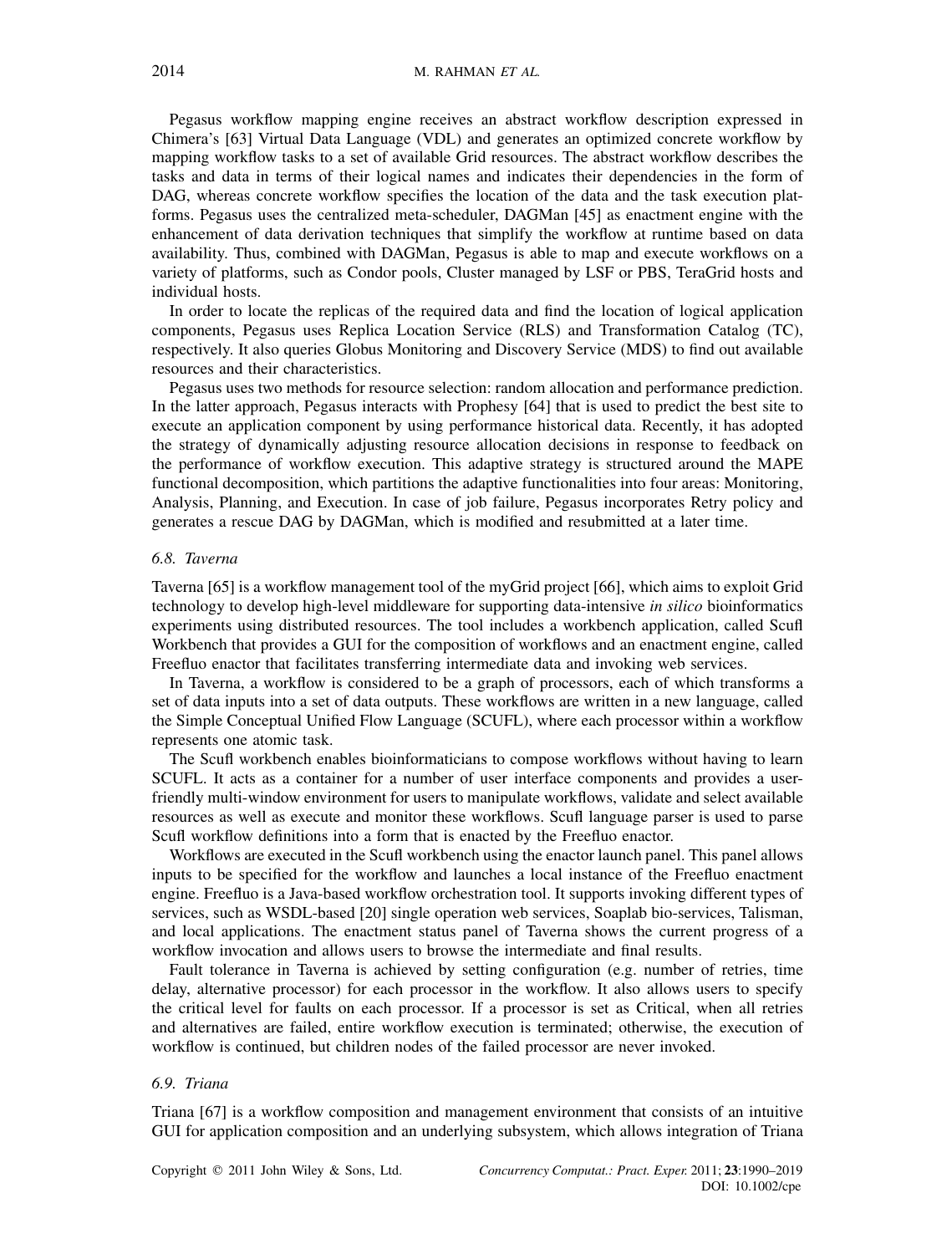with multiple Grid services and interfaces. The GUI consists of two main components: Tool browser and Work surface. Tool browser employs a conventional file browser interface and Work surface is used to graphically connect the tools to form a dataflow diagram. Thus, users create applications by dragging the desired tools (or services) from the Tool browser onto the Work surface, and then wiring them together to create a workflow or dataflow for specific behavior.

The underlying subsystem consists of a collection of interfaces, consisting of various middlewares and services, including the Grid Application Toolkit (GAT) that integrates Triana into the Grid. GAT defines a high-level API for access to core Grid services using JXTA [52], web services, and OGSA (Open Grid Services Architecture). Triana supports two types of application components for distributed execution: Grid-oriented and Service-oriented. Grid-oriented components refer to applications that are executed on the Grid using GRM, such as Grid Resource Management System (GRMS). Service-oriented components are remote applications that are invoked through network interfaces, such as Web services, JXTA services.

An important feature of Triana is that it enables users to distribute sections of a workflow to remote machines for execution. The distribution of workflow requires the existence of Triana launcher services running on the remote machines. A launcher service provides the contact point for Triana on the remote machine and facilitates the creation of actual Triana services executing workflow subsections. Moreover, Triana connects input and output pipes to nodes of the remote service for enabling the data to be passed from the local workflow to the remote service, and the results to be passed back to the user.

The distribution mechanism is facilitated by the GAT interface that is not bound to any specific middleware. Currently, Triana workflow environment supports two types of GAT bindings, one for JXTA, which is a set of protocols for decentralized P2P applications and another for P2PS, a simple socket-based P2P toolkit.

### 7. FUTURE RESEARCH DIRECTIONS

Today, Small and Medium Business Enterprises (SMEs), universities, and governments face accelerated business change, more intense domestic and global competition and increased IT demands. They try to meet new demands through rapid implementation of innovative and inclusive business models while at the same time lowering IT barriers to innovation and change. These demands [68] call for a more dynamic computing model that supports rapid innovation for services and their delivery. Cloud computing, [49, 69] which can be an important component of such a model, is a recent advance wherein IT-related functionalities (e.g. applications or storage) are provided 'as a service' to end-users under a usage-based payment model. In a Cloud computing model, end-users (SMEs, governments, universities) can leverage virtualized services probably on the fly based on fluctuating requirements and, in doing so, they avoid worry about infrastructure details such as where these resources are hosted or how they are managed. The new computing environment, buoyed by recent advances in the above areas, has resulted in hybrid systems comprises virtualized resources (computing servers, storage), applications, usage-based payment models, and networked devices. The benefit of such an environment is efficiency and flexibility, through creation of a more dynamic computing environment, where the supported functionalities are no longer fixed or locked to the underlying infrastructure. This offers tremendous automation opportunities in a variety of computing domains including, but not limited to, e-Government, e-Research, web hosting, social networking, and e-Business.

Therefore, existing Grid domains (private domain and VO-specific computing environments) and Clouds (Amazon EC2 [70], Microsoft Azure [71], GoGrid [72]) can be pooled together to form a hybrid computing environment of resource pools (nodes, services, virtual machines, storage). In a hybrid computing environment: (i) system can grow or shrink based on demand and operating environment (power failure, heat dissipation, natural disasters); (ii) the peak-load handling capacity of every Grid computing domain is enhanced without having the need to maintain or administer any additional hardware or software infrastructure; and (iii) the ability of computing domain as regards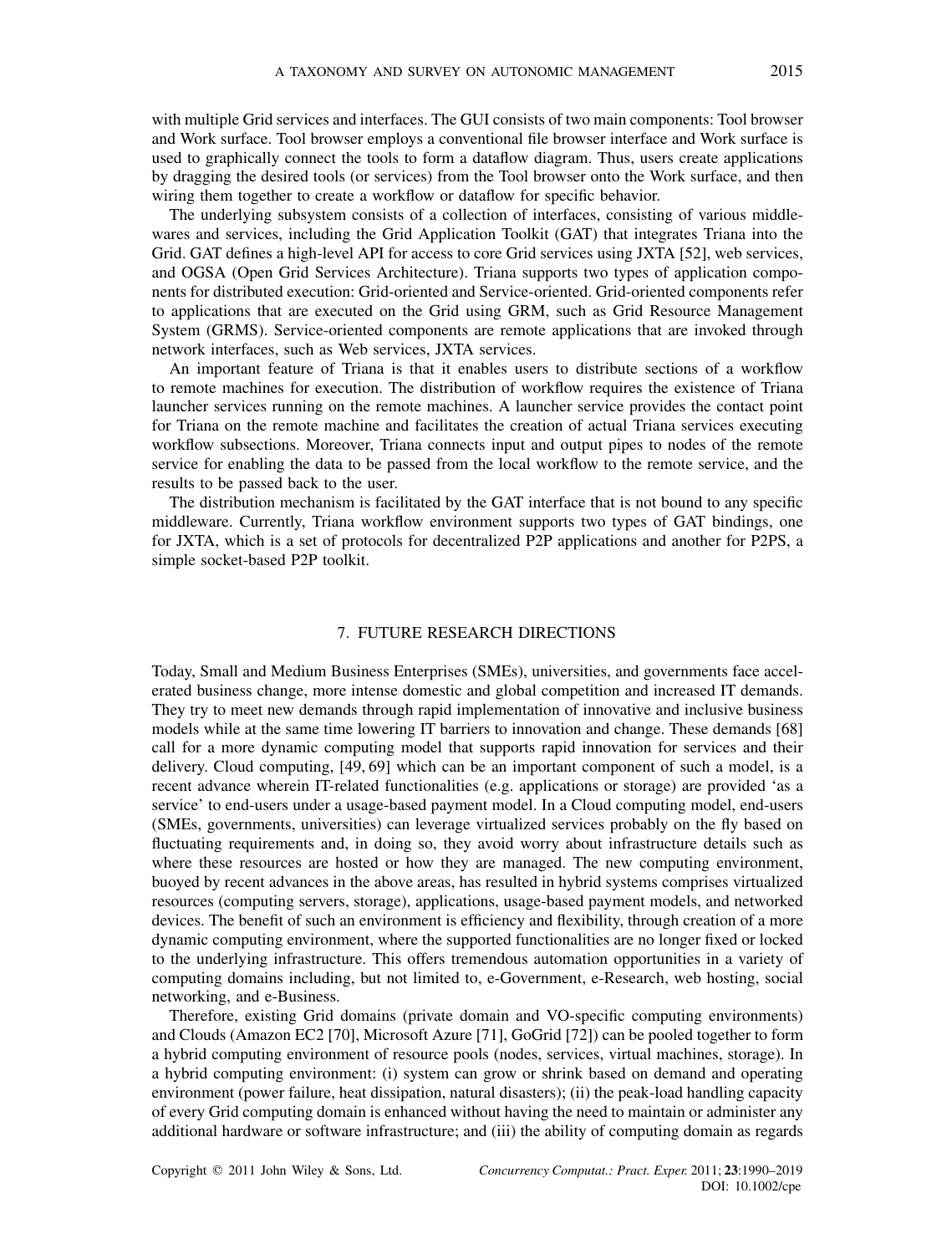reliable service delivery is augmented due to availability of multiple redundant resource pools that can efficiently tackle disaster conditions and ensure continuity of crucial business and scientific applications. The major research challenges that need to be solved for supporting aforementioned hybrid computing environments include [73]:

- Application Service Behavior Prediction: It is critical that the AMS is able to predict the demands and behaviors of the application services to be deployed on the resources that belong to hybrid environments, so that it can intelligently undertake decisions related to dynamic scaling or de-scaling of applications and resources.
- Flexible Mapping of Applications to Resources: With increased operating costs and energy requirements of hybrid environments [74], it becomes critical to maximize their efficiency, cost-effectiveness, and utilization. The process of mapping services to resources is a complex undertaking, as it requires the system to compute the best software and hardware configuration (system size and mix of resources) to ensure that QoS targets of services are achieved, while maximizing system efficiency and utilization.
- Combinatorial Optimization Techniques: Deployment plan for application services over hybrid environments is combinatorial optimization problem that searches the optimal combinations of resources, services, and their deployment plans. Unlike many existing multi-objective optimization solutions, the optimization models that ultimately aim to optimize both resourcecentric (utilization, availability, reliability, incentive) and user-centric (response time, budget spent, fairness) QoS targets need to be developed.
- Integration and Interoperability: For many organizations, there is a large amount of IT assets in-house, in the form of line of business applications that are unlikely to ever be migrated to the Cloud. Further, there is huge amount of sensitive data in an enterprise, which is unlikely to migrate to the Cloud due to privacy and security issues. As a result, there is a need to look into issues related to integration and interoperability between the software on premises and the application services in the Cloud.
- Scalable Monitoring of System Components: Although the components that contribute to a hybrid computing environment may be distributed, existing techniques usually employ centralized approaches to overall system monitoring and management. We claim that centralized approaches are not an appropriate solution for this purpose, due to concerns of scalability, performance, and reliability arising from the management of multiple service queues and the expected large volume of service requests. Therefore, we advocate architecting next-generation service monitoring and management services based on decentralized messaging [75] (such as P2P) and indexing models.

### 8. CONCLUSION

This paper presents an overview and state-of-the-art of Autonomic Application Management (AAM) in Grid computing environment. After analyzing the AAM landscape, we categorize the process of facilitating AAM according to various aspects of application management and propose a comprehensive taxonomy based on six different perspectives: (i) application composition, (ii) application scheduling, (iii) coordination, (iv) monitoring, (v) self-\* property, and (vi) system characteristics. Further, we develop taxonomies for each of these perspectives to classify the common trends, solutions, and techniques in application management. Hereby, we provide pointers to related research work in this context. Next, a survey is also conducted, where the taxonomy is mapped to the selected Grid systems mostly focused on scientific workflow management. The survey helps to analyze the gap between what autonomic application management policies and methodologies are already available in existing Grid systems and what are still required to be addressed so that some outstanding research issues can be identified.

From the taxonomy and survey, we identify that most of the existing Grid workflow management systems are centralized and do not support cooperative application scheduling. In addition, as these Grid systems are highly complex and volatile, most of them incorporate self-optimizing and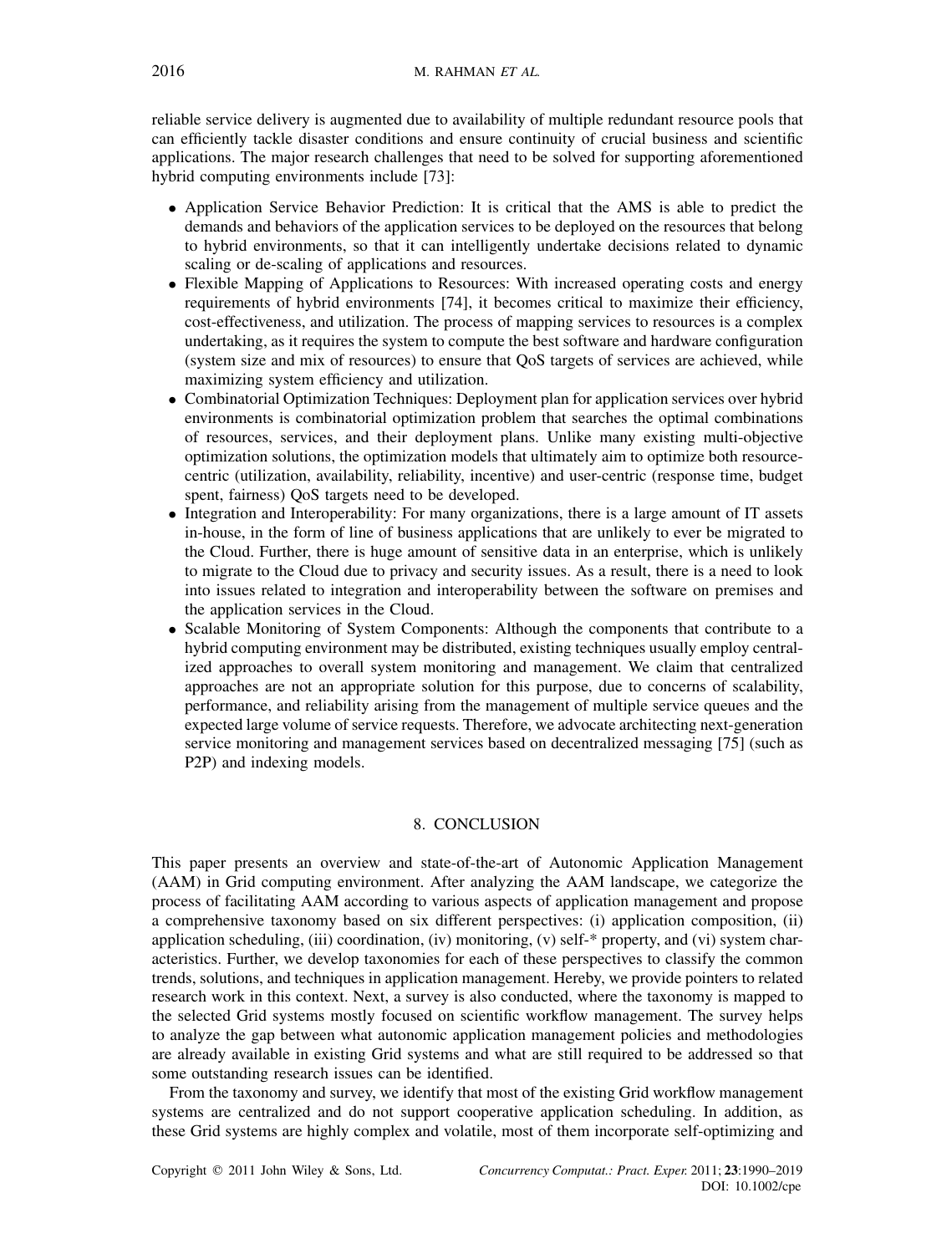self-healing properties of an ACS. However, in order to cope up with the increasing-scale complexity and volatility of Grid environment, these systems are also required to address the self-configuring and self-protecting policies to some extent.

#### **REFERENCES**

- 1. Parashar M, Hariri S. *Autonomic Computing*: *An Overview* (*Lecture Notes in Computer Science*, vol. 3566). Springer: Berlin, 2005; 247–259.
- 2. Available from: http://www.darpa.mil/sto/strategic/suosas.html [17 November 2010].
- 3. Huebscher MC, McCann JA. A survey of autonomic computing—Degrees, models, and applications. *ACM Computing Surveys* 2008; **40**(3):1–28.
- 4. Muscettolay N, Nayakz P, Pellz B, Williams B. Remote agent: To boldly go where no ai system has gone before. *Artificial Intelligence* 1998; **103**(1–2):5–47.
- 5. Chen J, Yang Y. Temporal dependency based checkpoint selection for dynamic verification of fixed-time constraints in grid workflow systems. *Proceedings of the 30th International Conference on Software Engineering, ICSE '08*. ACM: New York, NY, U.S.A., 2008; 141–150.
- 6. Ganek A, Corbi T. The drawing of the autonomic computing era. *IBM Systems Journal, Special Issue on Autonomic Computing* 2003; **24**(1):5–18.
- 7. Horn P. Autonomic computing: Ibm's perspective on the state of information technology. *Technical Report*, IBM Corporation, October, 2001.
- 8. An architectural blueprint for autonomic computing. *Technical Report*, IBM Corporation, 2003.
- 9. Parashar M, Hariri S. Autonomic grid computing. *Proceedings of International Conference on Autonomic Computing*, U.S.A., May 2005.
- 10. Parashar M, Liu H, Li Z, Matossian V, Schmidt C, Zhang G, Hariri S. Automate enabling autonomic applications on the grid. *Cluster Computing*: *The Journal of Networks, Software Tools, and Applications, Special Issue on Autonomic Computing* 2006; **9**(1):161–174.
- 11. Kim H, Parashar M, Foran DJ, Yang L. Investigating the use of autonomic cloudbursts for high-throughput medical image registration. *Proceedings of 10th IEEE/ACM International Conference on Grid Computing*, Alb., Canada, October 2009.
- 12. Russell S, Norvig P. *Artificial Intelligence*: *A Modern Approach*. Prentice-Hall: Englewood Cliffs, NJ, U.S.A., 2003.
- 13. A technical view of autonomic computing. Software Group, IBM Corporation, U.S.A., 2002.
- 14. Cirne W, Brasileiro F, Sauve J, Andrade N, Paranhos D, Santos-Neto E, Medeiros R. Grid computing for bag of tasks applications. *Proceedings of the 3rd IFIP Conference on E-Commerce, E-Business and E-Government*, Brazil, September 2003.
- 15. Nascimento P, Sena C, da Silva J, Vianna D, Boeres C, Rebello V. Managing the execution of large scale mpi applications on computational grids. *Proceedings of the 17th International Symposium on Computer Architecture on High Performance Computing* (*SBAC-PAD*), Brazil, October 2005.
- 16. Ramakrishnan L, Gannon D. A survey of distributed workflow characteristics and resource requirements.
- 17. Laure E, Jones B. Enabling grids for e-science: The egee project. *Technical Report EGEE-PUB-2009-001*, CERN, 2009.
- 18. Better business using grid solutions, bingrid.
- 19. Extensible markup language (xml) 1.0 (third edition).
- 20. Web services description language (wsdl) version 1.2.
- 21. Juric MB, Mathew B, Sarang P. *Business Process Execution Language for Web Services*. Packt Publishing: U.K., 2004.
- 22. World wide web consortium (w3c).
- 23. Yu J, Buyya R. *Gridbus Workflow Enactment Engine, Grid Computing*: *Infrastructure, Service, and Applications*, Wang L, Jie W, Chen J (eds). CRC Press: U.S.A., 2009.
- 24. Fahringer T, Qin J, Hainzer S. Specification of grid workflow applications with agwl: An abstract grid workflow language. *Proceedings of International Symposium on Cluster Computing and the Grid* (*CCGrid '05*), Cardiff, U.K., May 2005.
- 25. Peterson JL. Petri nets. *ACM Computing Surveys* 1977; **9**(3):223–252.
- 26. Hamscher V, Schwiegelshohn U, Streit A, Yahyapour R. Evaluation of job-scheduling strategies for grid computing. *Proceedings of 1st IEEE/ACM International Workshop on Grid Computing* (*Grid'00*), Berlin, 2000.
- 27. Ranjan R, Rahman M, Buyya R. A decentralized and cooperative workflow scheduling algorithm. *Eighth IEEE International Symposium on Cluster Computing and the Grid* (*CCGrid'08*), France, May 2008.
- 28. Topcuoglu H, Hariri S, Wu MY. Performance-effective and low-complexity task scheduling for heterogeneous computing. *IEEE Transactions on Parallel and Distributed Systems* 2002; **13**(3):260–274.
- 29. Rahman M, Venugopal S, Buyya R. A dynamic critical path algorithm for scheduling scientific workflow applications on global grids. *Third IEEE International Conference on e-Science and Grid Computing* (*eScience'07*), Bangalore, India, December 2007.
- 30. Venugopal S, Buyya R, Winton L. A grid service broker for scheduling e-science applications on global data grids. *Concurrency and Computation*: *Practice and Experience* 2006; **18**((6):685–699.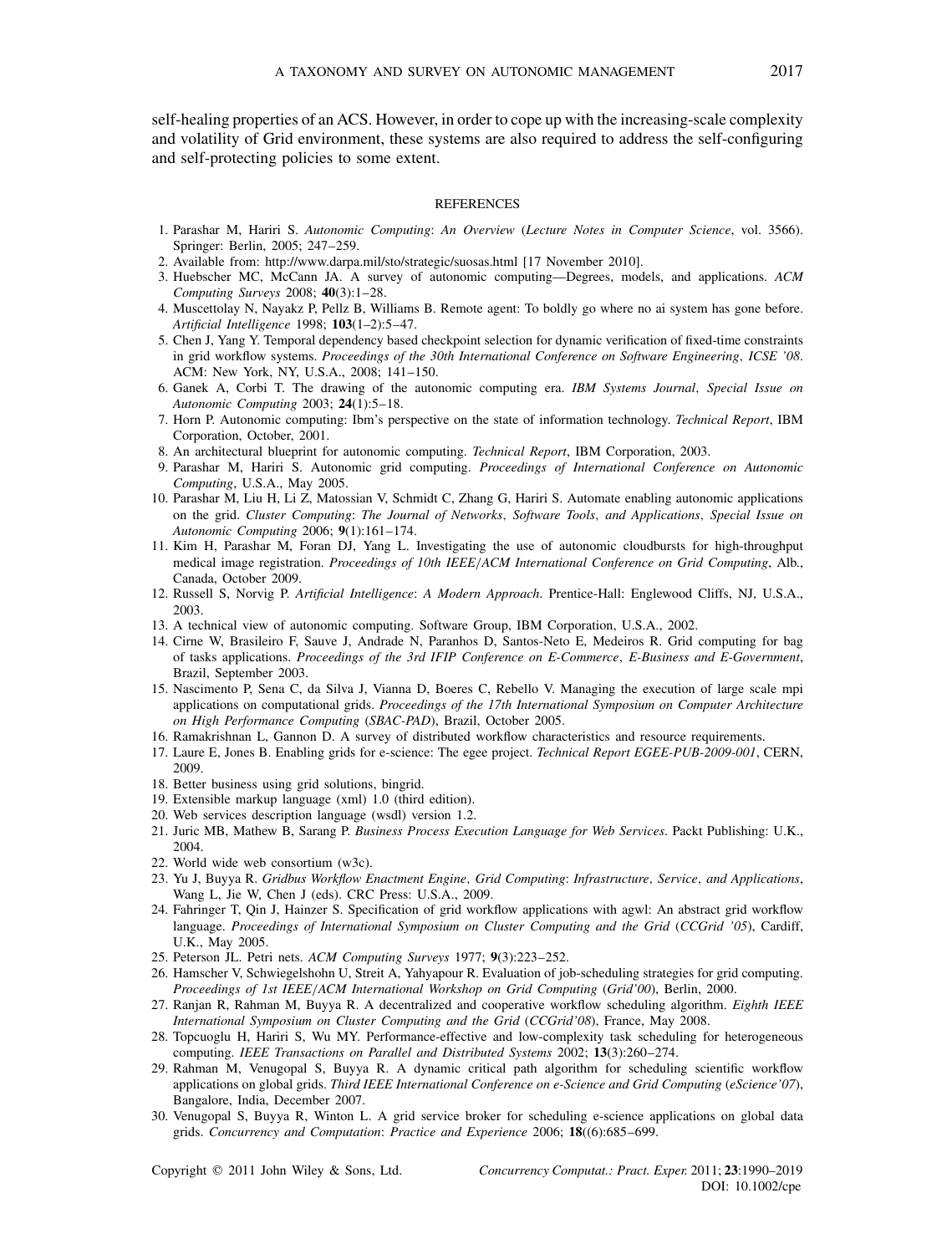- 31. Frey J, Tannenbaum T, Livny M, Foster I, Tuecke S. Condor-G: a computation management agent for multiinstitutional grids *Tenth IEEE International Symposium on High Performance Distributed Computing*, U.S.A., June 2001.
- 32. Rahman M, Ranjan R, Buyya R. Cooperative and decentralized workflow scheduling in global grids. *Future Generation Computer Systems* (*FGCS*). 2010; **26**(5):753–768.
- 33. Smith RG. The contract net protocol: high-level communication and control in a distributed problem solver. *Distributed Artificial Intelligence*. Morgan Kaufman Publishers Inc.: San Francisco, CA, U.S.A., 1988; 357–366.
- 34. Foster I, Kesselman C, Tuecke S. The anatomy of the grid: Enabling scalable virtual organizations. *International Journal of Supercomputer Applications* 2001; **15**(3):200–222.
- 35. Li Z, Parashar M. Comet: A scalable coordination space for decentralized distributed environments. *Second International Workshop on Hot Topics in Peer-to-Peer Systems*, San Diego, U.S.A., 2005.
- 36. Stoica I, Morris R, Karger D, Kaashoek MF, Balakrishnan H. Chord: A scalable peer-to-peer lookup service for internet applications. *ACM SIGCOMM Conference on Applications, Technologies, Architectures, and Protocols for Computer Communications*, U.S.A., 2001.
- 37. Rowstron A, Druschel P. Pastry: Scalable, decentralized object location, and routing for large-scale peer-to-peer systems. *IFIP/ACM International Conference on Distributed Systems Platforms*, Heidelberg, Germany, 2001.
- 38. Russo A, Cigno RL. Push*/*pull protocols for streaming in p2p systems. *Proceedings of the 28th IEEE International Conference on Computer Communications Workshops*, Brazil, 2009.
- 39. Agarwala S, Chen Y, Milojicic DS, Schwan K. Qmon: Qos- and utility-aware monitoring in enterprise systems. *Proceedings of the 3rd IEEE International Conference on Autonomic Computing* (*ICAC'06*), Ireland, 2006.
- 40. Yu J, Venugopal S, Buyya R. A market-oriented grid directory service for publication and discovery of grid service providers and their services. *The Journal of Supercomputing* 2006; **36**(1):17–31.
- 41. Zhang X, Freschl JL, Schopf JM. A performance study of monitoring and information services for distributed systems. *Twelfth IEEE International Symposium on High Performance Distributed Computing*, Seattle, U.S.A., 2003.
- 42. Wang M, Ramamohanarao K, Chen J. Trust-based robust scheduling and runtime adaptation of scientific workflow. *Concurrency and Computation*: *Practice and Experience* 2009; **21**:1982–1998.
- 43. Matossian V, Bhat V, Parashar M, Peszynska M, Sen MK, Stoffa PL, Wheeler MF. Autonomic computing: An overview. *Concurrency and Computation*: *Practice and Experience* 2005; **17**(1):1–26.
- 44. Rahman M, Hassan MR, Buyya R. Jaccard based availability prediction for enterprise grids. *Proceedings of the 10th International Conference on Computational Science* (*ICCS'10*), The Netherlands, May 2010.
- 45. Basney J, Livny M. Deploying a high throughput computing cluster. In *High Performance Cluster Computing*, vol. 1, ch. 5, Buyya R (ed.). Prentice-Hall: Elglewood Cliffs, NJ, 1999.
- 46. Abawajy JH. Fault-tolerant scheduling policy for grid computing systems. *Proceedings of 18th International Parallel and Distributed Processing Symposium* (*IPDPS'04*), U.S.A., April 2004.
- 47. Durschel P. The renaissance of decentralized systems. *Keynote Talk at the 15th IEEE International Symposium on High Performance Distributed Computing*, Paris, France, 2006.
- 48. Gupta KK, Nath B, Ramamohanarao K. Layered approach using conditional random fields for intrusion detection. *IEEE Transactions on Dependable and Secure Computing* 2010; **7**(1):35–49.
- 49. Buyya R, Yeo CS, Venugopal S, Broberg J, Brandic I. Cloud computing and emerging it platforms: Vision, hype, and reality for delivering computing as the 5th utility. *Future Generation Computer Systems* 2009; **25**(6):599–616.
- 50. Ranjan R, Buyya R. Decentralized overlay for federation of enterprise clouds. *Handbook of Research on Scalable Computing Technologies*, Li K (ed.). IGI Global: Hershey, PA, U.S.A., 2009.
- 51. Auyoung A, Chun B, Snoeren A, Vahdat A. Resource allocation in federated distributed computing infrastructures. *Proceedings of 1st Workshop on Operating System and Architectural Support for the On-demand IT Infrastructure* (*OASIS'04*), U.S.A., October 2004.
- 52. Gong L. JXTA: A network programming environment. *IEEE Internet Computing* 2001; **05**(3):88–95.
- 53. Askalon TF. A tool set for cluster and grid computing. *Concurrency and Computation*: *Practice and Experience* 2005; **17**(2–4):143–169.
- 54. Foster I, Kesselman C, Tsudik G, Tuecke S. A security architecture for computational grids. *Proceedings of the 5th ACM Conference on Computer and Communications Security* (*CCS-98*), San Francisco, U.S.A., November 1998.
- 55. Rhea S, Godfrey B, Karp B, Kubiatowicz J, Ratnasamy S, Shenker S, Stoica I, Yu H. Opendht: A public dht service and its uses. *Proceedings of the ACM SIGCOMM 2005 Conference on Applications, Technologies, Architectures, and Protocols for Computer Communications*, August 2005.
- 56. Foster I, Kesselman C. Globus: A metacomputing infrastructure toolkit. *International Journal of Supercomputer Applications* 1997; **11**(2):115–128.
- 57. Fitzgerald S, Foster I, Kesselman C, von Laszewski G, Smith W, Tuecke S. A directory service for configuring high-performance distributed computations. *Sixth IEEE International Symposium on High Performance Distributed Computing*, Portland, U.S.A., 1997.
- 58. Buyya R, Abramson D, Giddy J. Nimrod*/*g: An architecture for a resource management and scheduling system in a global computational grid. *Proceedings of 4th International Conference on High Performance Computing in Asia–Pacific Region* (*HPC Asia 2000*), Beijing, China, 2000.